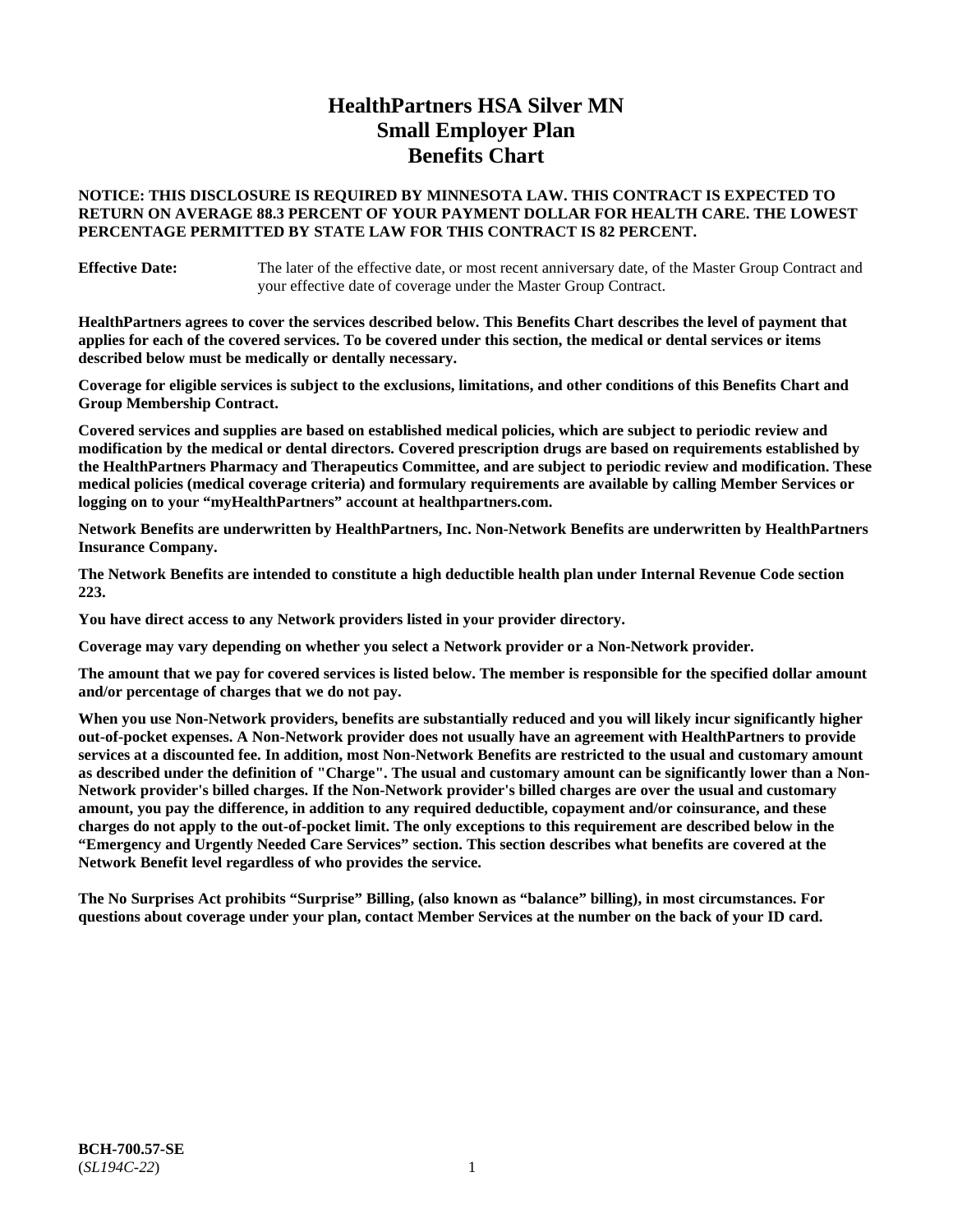# **These definitions apply to this Benefits Chart. They also apply to the Contract.**

| <b>Biosimilar Drugs:</b> | A prescription drug, approved by the Food and Drug Administration (FDA), that the FDA has<br>determined is biosimilar to and interchangeable with a biological brand name drug. Biosimilar<br>drugs are not considered generic drugs and are not covered under the generic drug benefit.                                                                                                                                                                                                                                                                                                                                           |
|--------------------------|------------------------------------------------------------------------------------------------------------------------------------------------------------------------------------------------------------------------------------------------------------------------------------------------------------------------------------------------------------------------------------------------------------------------------------------------------------------------------------------------------------------------------------------------------------------------------------------------------------------------------------|
| <b>Brand Name Drug:</b>  | A prescription drug, approved by the Food and Drug Administration (FDA), that is manufactured,<br>sold, or licensed for sale under a trademark by the pharmaceutical company that originally<br>researched and developed the drug. Brand name drugs have the same active-ingredient formula as<br>the generic version of the drug. However, generic drugs are manufactured and sold by other drug<br>manufacturers and are generally not available until after the patent on the brand name drug has<br>expired. A few brand name drugs may be covered at the generic drug benefit level if this is<br>indicated on the formulary. |
| <b>Calendar Year:</b>    | This is the 12-month period beginning 12:01 A.M. Central Time, on January 1, and ending 12:00<br>A.M. Central Time of the next following December 31.                                                                                                                                                                                                                                                                                                                                                                                                                                                                              |
| <b>Charge:</b>           | For covered services delivered by participating network providers, this is the provider's discounted<br>charge for a given medical/surgical service, procedure or item.                                                                                                                                                                                                                                                                                                                                                                                                                                                            |
|                          | For covered services delivered by non-network providers, a contracted rate may apply if such<br>arrangement is available to HealthPartners.                                                                                                                                                                                                                                                                                                                                                                                                                                                                                        |
|                          | For the Usual and Customary charge for covered services delivered by non-network providers, our<br>payment is calculated using one of the following options to be determined at HealthPartners'<br>discretion: 1) a percentage of the Medicare fee schedule; 2) a comparable schedule if the services<br>is not on the Medicare fee schedule; 3) a commercially reasonable rate for such service.                                                                                                                                                                                                                                  |
|                          | The Usual and Customary Charge is the maximum amount allowed that we consider in the<br>calculation of the payment of charges incurred for certain covered services. You must pay for any<br>charges above the usual and customary charge, and they do not apply to the out-of-pocket limit.                                                                                                                                                                                                                                                                                                                                       |
|                          | A charge is incurred for covered ambulatory medical and surgical services, on the date the service<br>or item is provided. A charge is incurred for covered inpatient services, on the date of admission to<br>a hospital. To be covered, a charge must be incurred on or after the member's effective date and<br>on or before the termination date.                                                                                                                                                                                                                                                                              |
| Copayment/Coinsurance:   | The specified dollar amount, or percentage, of charges incurred for covered services, which we do<br>not pay, but which a member must pay, each time a member receives certain medical services,<br>procedures or items. Our payment for those covered services or items begins after the copayment<br>or coinsurance is satisfied. Covered services or items requiring a copayment or coinsurance are<br>specified in this Benefits Chart.                                                                                                                                                                                        |
|                          | For services provided by a network provider:                                                                                                                                                                                                                                                                                                                                                                                                                                                                                                                                                                                       |
|                          | An amount which is listed as a flat dollar copayment is applied to a network provider's discounted<br>charges for a given service. However, if the network provider's discounted charge for a service or<br>item is less than the flat dollar copayment, you will pay the network provider's discounted charge.<br>An amount which is listed as a percentage of charges or coinsurance is based on the network<br>provider's discounted charges, calculated at the time the claim is processed, which may include an<br>agreed upon fee schedule rate for case rate or withhold arrangements.                                      |
|                          | For services provided by a non-network provider:                                                                                                                                                                                                                                                                                                                                                                                                                                                                                                                                                                                   |
|                          | Any copayment or coinsurance is applied to the lesser of the provider's charges or the usual and<br>customary charge for a service.                                                                                                                                                                                                                                                                                                                                                                                                                                                                                                |
|                          | A copayment or coinsurance is due at the time a service is provided, or when billed by the<br>provider. The copayment or coinsurance applicable for a scheduled visit with a network provider<br>will be collected for each visit, late cancellation and failed appointment. Services may not be<br>withheld for failure to pay a deductible or coinsurance at or prior to the time of service.                                                                                                                                                                                                                                    |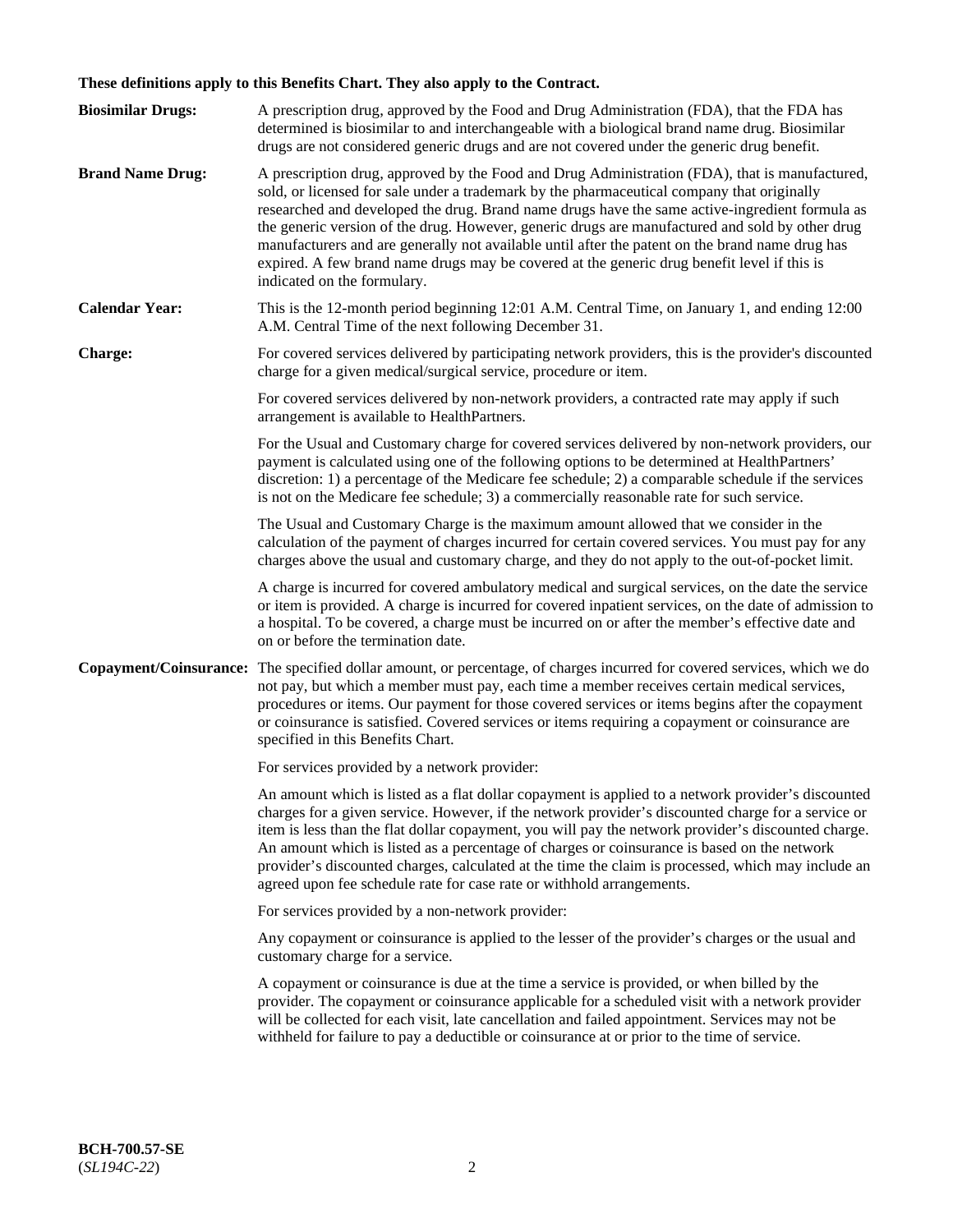| Deductible: | The specified dollar amount of charges incurred for covered services, which we do not pay, but a<br>member or a family has to pay first in a calendar year. Our payment for those services or items<br>begins after the deductible is satisfied. For network providers, the amount of the charges that apply<br>to the deductible are based on the network provider's discounted charges, calculated at the time<br>the claim is processed, which may include an agreed upon fee schedule rate for case rate or<br>withhold arrangements. For non-network providers, the amount of charges that apply to the<br>deductible are the lesser of the provider's charges or the usual and customary charge for a service.                                                                                                                                                                                                                                                                                                                                                                                                                                                                                                                                             |
|-------------|------------------------------------------------------------------------------------------------------------------------------------------------------------------------------------------------------------------------------------------------------------------------------------------------------------------------------------------------------------------------------------------------------------------------------------------------------------------------------------------------------------------------------------------------------------------------------------------------------------------------------------------------------------------------------------------------------------------------------------------------------------------------------------------------------------------------------------------------------------------------------------------------------------------------------------------------------------------------------------------------------------------------------------------------------------------------------------------------------------------------------------------------------------------------------------------------------------------------------------------------------------------|
|             | Any amounts paid or reimbursed by a third party, including but not limited to: point of service<br>rebates, manufacturer coupons, manufacturer debit cards or other forms of direct reimbursement to<br>a member for a product or service, will not apply toward your deductible, to the extent permitted<br>under state and federal law.                                                                                                                                                                                                                                                                                                                                                                                                                                                                                                                                                                                                                                                                                                                                                                                                                                                                                                                        |
|             | Your plan has an embedded deductible. This means once a member meets the individual<br>deductible, the plan begins paying benefits for that person. If two or more members of the family<br>meet the family deductible, the plan begins paying benefits for all members of the family,<br>regardless of whether each member has met the individual deductible. However, a member may<br>not contribute more than the individual deductible toward the family deductible.                                                                                                                                                                                                                                                                                                                                                                                                                                                                                                                                                                                                                                                                                                                                                                                         |
|             | All services are subject to the deductible unless otherwise indicated below in this Benefits Chart.                                                                                                                                                                                                                                                                                                                                                                                                                                                                                                                                                                                                                                                                                                                                                                                                                                                                                                                                                                                                                                                                                                                                                              |
| Formulary:  | This is a current list, which may be revised from time to time, of formulary prescription drugs,<br>medications, equipment and supplies covered by us as indicated in the Benefits Chart which are<br>covered at the highest benefit level. Some drugs may require prior authorization to be covered as<br>formulary drugs. You may be granted an exception to the formulary that is available to you upon<br>request. These guidelines and procedures include exceptions to the formulary for anti-psychotic<br>prescription drugs prescribed to treat emotional disturbances or mental illness if your health care<br>provider (1) indicates to the dispensing pharmacist, orally or in writing, that the prescription must<br>be dispensed as indicated and (2) certifies in writing to us that the prescribed drug will best treat<br>your condition. Also, you may continue to receive certain non-formulary prescription drugs for<br>diagnosed mental illness or emotional disturbance when our formulary changes or you change<br>health plans for up to one year following the change. We also have written guidelines and<br>procedures for granting formulary exceptions for other drugs that are available to you upon request<br>or on our website. |
|             | HMO Formulary Exception Process (including antipsychotic drugs). If you are prescribed a<br>drug, we must promptly grant you an exception to our formulary when your health care provider<br>indicates to us that:                                                                                                                                                                                                                                                                                                                                                                                                                                                                                                                                                                                                                                                                                                                                                                                                                                                                                                                                                                                                                                               |
|             | (1) the formulary drug causes an adverse reaction to the patient;<br>(2) the formulary drug is contraindicated for the patient; or<br>(3) the health care provider demonstrates that the prescription drug must be dispensed as written<br>to provide maximum medical benefit to the patient.                                                                                                                                                                                                                                                                                                                                                                                                                                                                                                                                                                                                                                                                                                                                                                                                                                                                                                                                                                    |
|             | The formulary, and information on drugs that require authorization, are available by calling<br>Member Services or logging on to your "myHealthPartners" account at healthpartners.com.                                                                                                                                                                                                                                                                                                                                                                                                                                                                                                                                                                                                                                                                                                                                                                                                                                                                                                                                                                                                                                                                          |
|             | Formulary Changes. The formulary may change throughout the year. If you are affected by a<br>formulary change, you will receive at least 30 days' advanced notice of that change, and you<br>may request a formulary exception.                                                                                                                                                                                                                                                                                                                                                                                                                                                                                                                                                                                                                                                                                                                                                                                                                                                                                                                                                                                                                                  |
|             |                                                                                                                                                                                                                                                                                                                                                                                                                                                                                                                                                                                                                                                                                                                                                                                                                                                                                                                                                                                                                                                                                                                                                                                                                                                                  |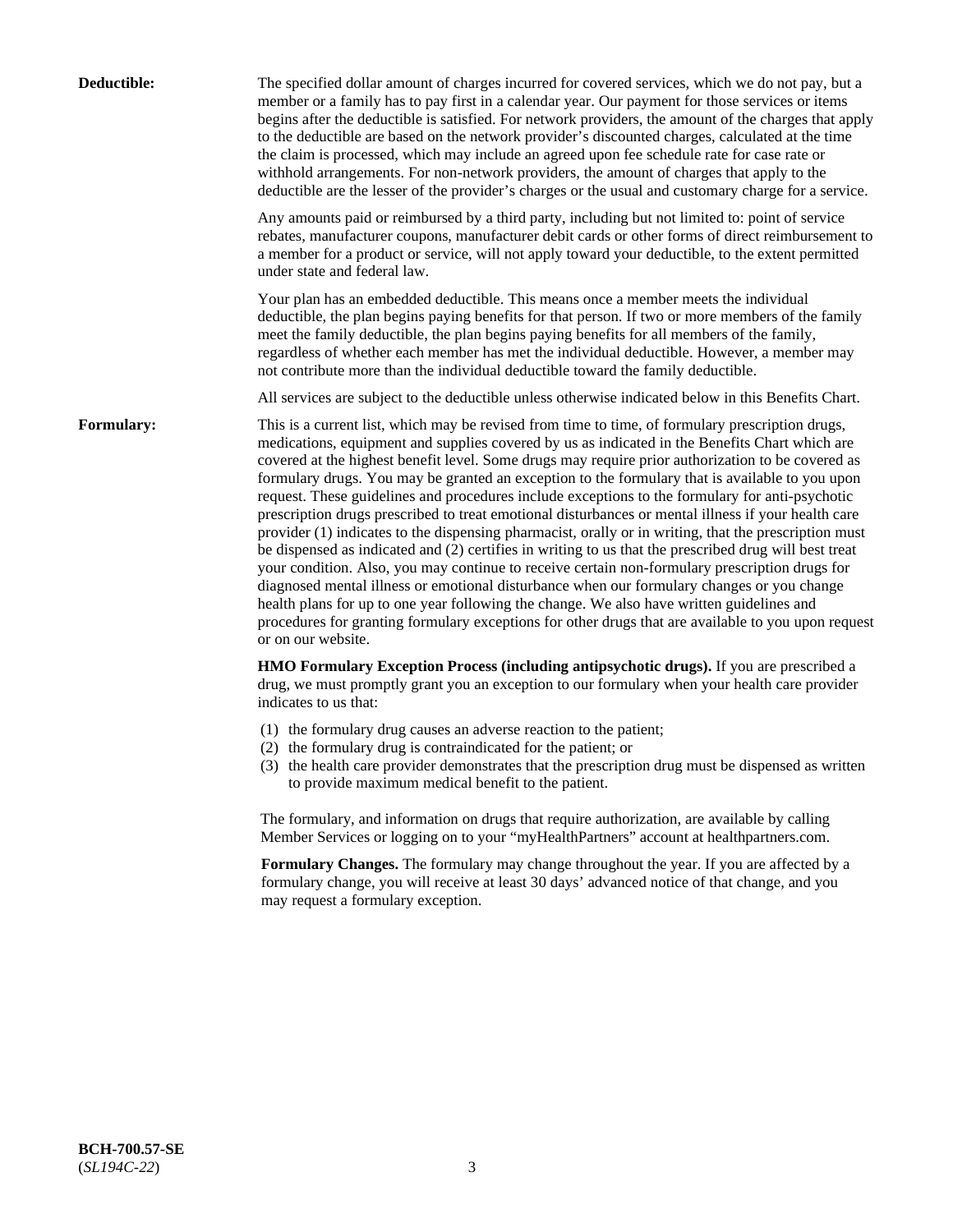# **Federal Formulary Exception Process:**

If you are prescribed a drug that is not included on the formulary and your plan does not cover nonformulary drugs, you, your designee or your prescribing physician may request a review through our formulary exception process, which includes external review. This process is described below.

- **1. Standard Exception Request.** If your provider prescribes a drug that is not on our formulary, you may submit a standard exception request. If you, your designee or your prescribing provider submit a standard exception request, we must make our coverage determination and notify you within 72 hours of our receipt of the request. If we grant the exception to cover the drug, we are required to cover the drug for the duration of the prescription, including refills.
- **2. Expedited Exception Request.** If your provider prescribes a drug that is not on our formulary, you may submit an expedited exception request if there are exigent circumstances. Exigent circumstances exist when you are suffering from a health condition that may seriously jeopardize your life, health, or ability to regain maximum function or when you are undergoing a current course using a nonformulary drug. If you, your designee or your prescribing provider submit an expedited exception request, we must make our coverage determination and notify you within 24 hours of our receipt of the request. If we grant the exception to cover the drug, we are required to cover the drug for the duration of the prescription, including refills. If we grant an exception based on exigent circumstances, we must cover the drug for the duration of the exigency.
- **3. Federal External Review Exception Request.** If coverage of a drug is denied after an exception request review under items 1. or 2. above, you, your designee, or your prescribing provider may request an external review exception request. If the initial request was a standard exception request, we must notify you or your designee and the prescribing provider of the coverage determination within 72 hours of our receipt of your request for external review. If the initial request was an expedited exception request, we must notify you or your designee and the prescribing provider of the coverage determination within 24 hours our receipt of your request for external review. If you are granted an exception after the external review exception request, we are required to cover the drug for the duration of the prescription, if the initial request was a standard exception request. If the initial request was an expedited exception request, we must provide coverage for the duration of the exigency.
- **4. State External Review Request.** If coverage of the drug is denied after a federal external review exception request under item 3. above, you may request an external review under the "Disputes and Complaints" section, "External Complaints Procedures" in the Group Membership Contract.
- **Generic Drug:** A prescription drug, approved by the Food and Drug Administration (FDA) that the FDA has determined is comparable to a brand name drug product in dosage form, strength, route of administration, quality, intended use and documented bioequivalence. Generally, generic drugs cost less than brand name drugs. Some brand name drugs may be covered at the generic drug benefit level if this is indicated on the formulary.
- **Non-Formulary Drug:** This is a prescription drug approved by the Food and Drug Administration (FDA) that is not on the formulary, is medically necessary and is not investigative or otherwise excluded under this Benefits Chart.
- **Out-of-Pocket Expenses:** You pay the specified copayments/coinsurance and deductibles applicable for particular services, subject to the out-of-pocket limit described below. These amounts are in addition to the monthly enrollment payments.
- **Out-of-Pocket Limit:** You pay the copayments/coinsurance and deductibles for covered services, to the individual or family out-of-pocket limit. Thereafter we cover 100% of the charges incurred for all other covered services, for the rest of the calendar year. You pay amounts greater than the out-of-pocket limit if you exceed any visit or day limits.

Non-Network Benefits above the usual and customary charge (see definition of charge above) do not apply to the out-of-pocket limit.

Non-Network benefits for transplant surgery do not apply to the out-of-pocket limit.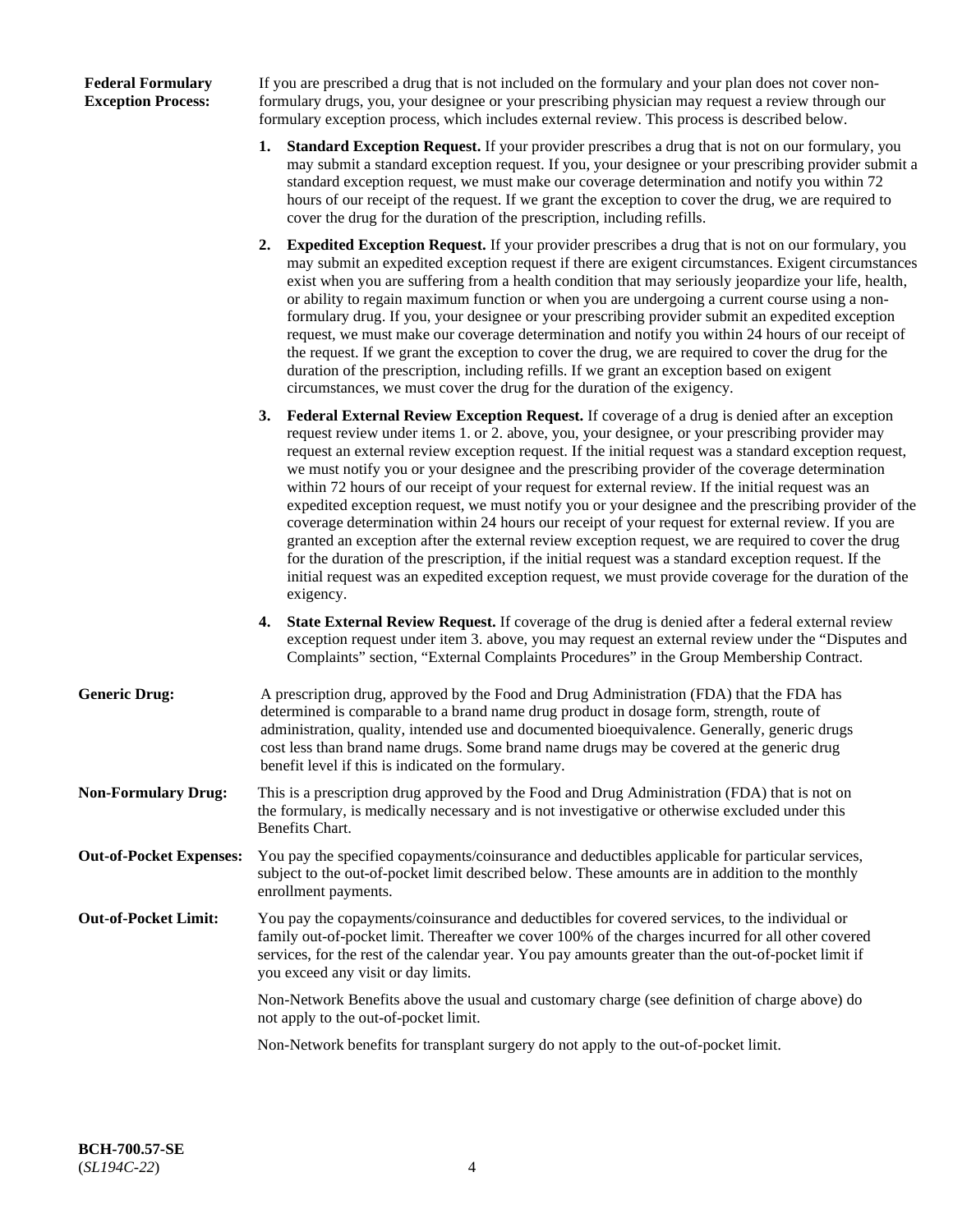Any amounts paid or reimbursed by a third party, including but not limited to: point of service rebates, manufacturer coupons, manufacturer debit cards or other forms of direct reimbursement to a member for a product or service, will not apply as an out of pocket expense, to the extent permitted under state and federal law.

You are responsible to keep track of the out-of-pocket expenses. Contact our Member Services department for assistance in determining the amount paid by the enrollee for specific eligible services received. Claims for reimbursement under the out-of-pocket limit provisions are subject to the same time limits and provisions described under the "Claims Provisions" section of the Contract.

**Specialty Drug List:** This is a current list, which may be revised from time to time, of prescription drugs, medications, equipment and supplies, which are typically bio-pharmaceuticals. The purpose of a specialty drug list is to facilitate enhanced monitoring of complex therapies used to treat specific conditions. Specialty drugs are covered by us as indicated in this Benefits Chart. The specialty drug list is available by calling Member Services or logging on to your "*my*HealthPartners" account at [healthpartners.com](https://www.healthpartners.com/hp/index.html)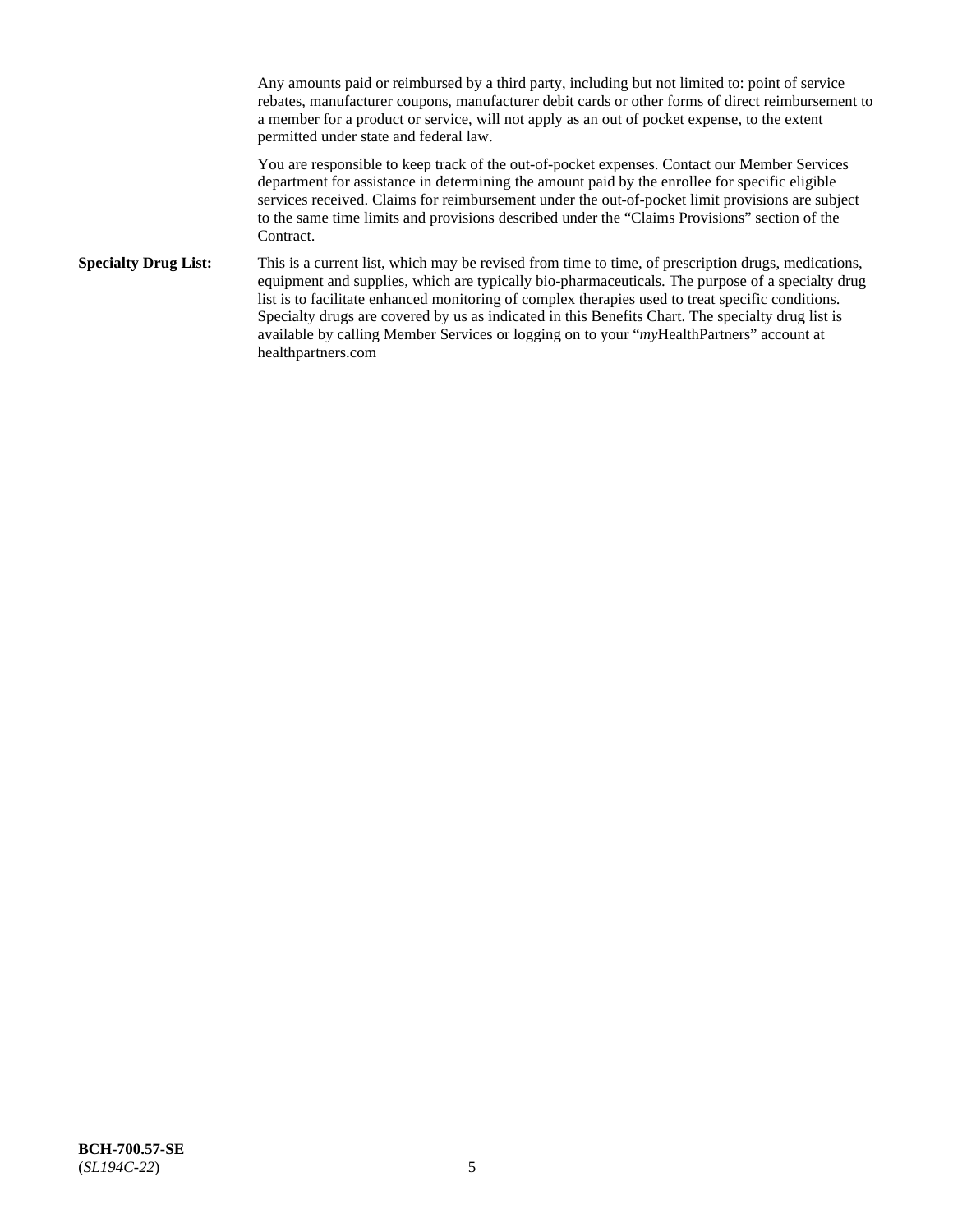# **DEDUCTIBLES AND OUT-OF-POCKET LIMITS**

# **Individual Calendar Year Deductible**

| <b>Network Benefits</b> | <b>Non-Network Benefits</b> |
|-------------------------|-----------------------------|
| \$5,750                 | \$10,000                    |

# **Family Calendar Year Deductible**

| <b>Network Benefits</b> | <b>Non-Network Benefits</b> |
|-------------------------|-----------------------------|
| \$11,500                | \$20,000                    |

Separate deductibles must be satisfied under the Network Benefits and Non-Network Benefits.

Your plan has an embedded deductible. This means once a member meets the individual deductible, the plan begins paying benefits for that person. If two or more members of the family meet the family deductible, the plan begins paying benefits for all members of the family, regardless of whether each member has met the individual deductible. However, a member may not contribute more than the individual deductible toward the family deductible.

Any amounts paid or reimbursed by a third party, including but not limited to: point of service rebates, manufacturer coupons, debit cards or other forms of direct reimbursement to a member for a product or service, will not apply toward your deductible, to the extent permitted under state and federal law.

#### **Individual Calendar Year Out-of-Pocket Limit**

| <b>Network Benefits</b> | <b>Non-Network Benefits</b> |
|-------------------------|-----------------------------|
| \$5,750                 | \$30,000                    |

#### **Family Calendar Year Out-of-Pocket Limit**

| <b>Network Benefits</b> | <b>Non-Network Benefits</b> |
|-------------------------|-----------------------------|
| \$11.500                | \$60,000                    |

Separate Out-of-Pocket Limits must be satisfied under the Network Benefits and Non-Network Benefits.

Non-Network Benefits above the usual and customary charge will not apply toward the individual or family out-of-pocket limit.

Non-Network benefits for transplant surgery do not apply to the out-of-pocket limit.

Any amounts paid or reimbursed by a third party, including but not limited to: point of service rebates, manufacturer coupons, manufacturer debit cards or other forms of direct reimbursement to a member for a product or service, will not apply as an out of pocket expense, to the extent permitted under state and federal law.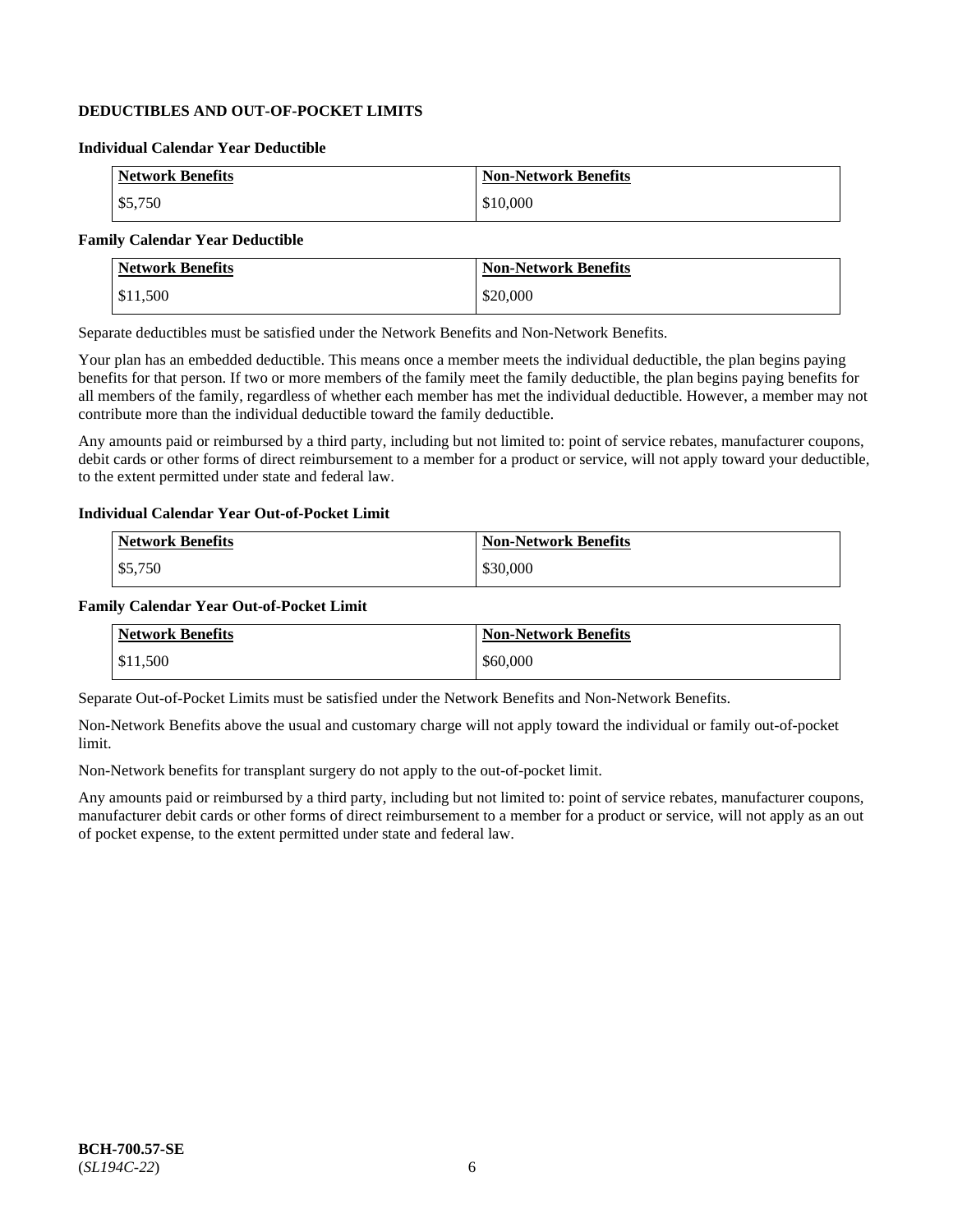# **AMBULANCE AND MEDICAL TRANSPORTATION**

# **Covered Services:**

We cover ambulance and medical transportation for medical emergencies.

We also cover medically necessary, non-emergency medical transportation if it meets our medical coverage criteria.

Covered services and supplies are based on established medical policies, which are subject to periodic review and modification by the medical or dental directors. These medical policies (medical coverage criteria) and applicable prior authorization requirements are available by calling Member Services or logging on to your "myHealthPartners" account at [healthpartners.com.](https://www.healthpartners.com/hp/index.html)

| Network Benefits              | <b>Non-Network Benefits</b> |
|-------------------------------|-----------------------------|
| 100% of the charges incurred. | See Network Benefits.       |

### **Not Covered:**

See "Services Not Covered" in the Group Membership Contract.

# **BEHAVIORAL HEALTH SERVICES**

#### **Covered Services:**

Covered services are based on established medical policies, which are subject to periodic review and modification by the medical directors. These medical policies (medical coverage criteria) are available by calling Member Services or logging on to your "*my*HealthPartners" account at [healthpartners.com.](http://www.healthpartners.com/)

You have rights to parity in mental health and substance use disorder treatment as required by the federal Mental Health Parity and Addiction Equity Act and Minnesota Statutes, section 62Q.47. These laws require:

- That mental health and substance use disorder services be covered on the same basis as medical services;
- That cost-sharing for mental health and substance use disorder services can be no more restrictive than cost-sharing for similar medical services;
- That treatment restrictions and limitation such as prior authorization and medical necessity can be no more restrictive than for similar medical services;
- That if enrollees have concerns they can call Member Services, file a complaint with HealthPartners, or file a complaint with the Minnesota Department of Health.

# **Mental health services**

We cover services for: mental health diagnoses as described in the Diagnostic and Statistical Manual of Mental Disorders – Fifth Edition (DSM-5) (most recent edition).

We also provide coverage for mental health treatment ordered by a Minnesota court under a valid court order that is issued on the basis of a behavioral care evaluation performed by a licensed psychiatrist or doctoral level licensed psychologist, which includes a diagnosis and an individual treatment plan for care in the most appropriate, least restrictive environment. We must be given a copy of the court order and the behavioral care evaluation, the service must be a covered benefit under this plan, and the service must be provided by a network provider, or other provider as required by law. We cover the evaluation upon which the court order was based if it was provided by a network provider. We also provide coverage for the initial mental health evaluation of a child, regardless of whether that evaluation leads to a court order for treatment, if the evaluation is ordered by a Minnesota juvenile court.

**Outpatient services, including intensive outpatient and day treatment:** We cover medically necessary outpatient professional mental health services for evaluation, crisis intervention, and treatment of mental health disorders.

A comprehensive diagnostic assessment will be used as the basis for a determination by a mental health professional, concerning the appropriate treatment and the extent of services required.

Outpatient services we cover for a diagnosed mental health condition include the following:

- Individual, group, family, and multi-family therapy;
- Medication management provided by a physician, certified nurse practitioner, or physician's assistant;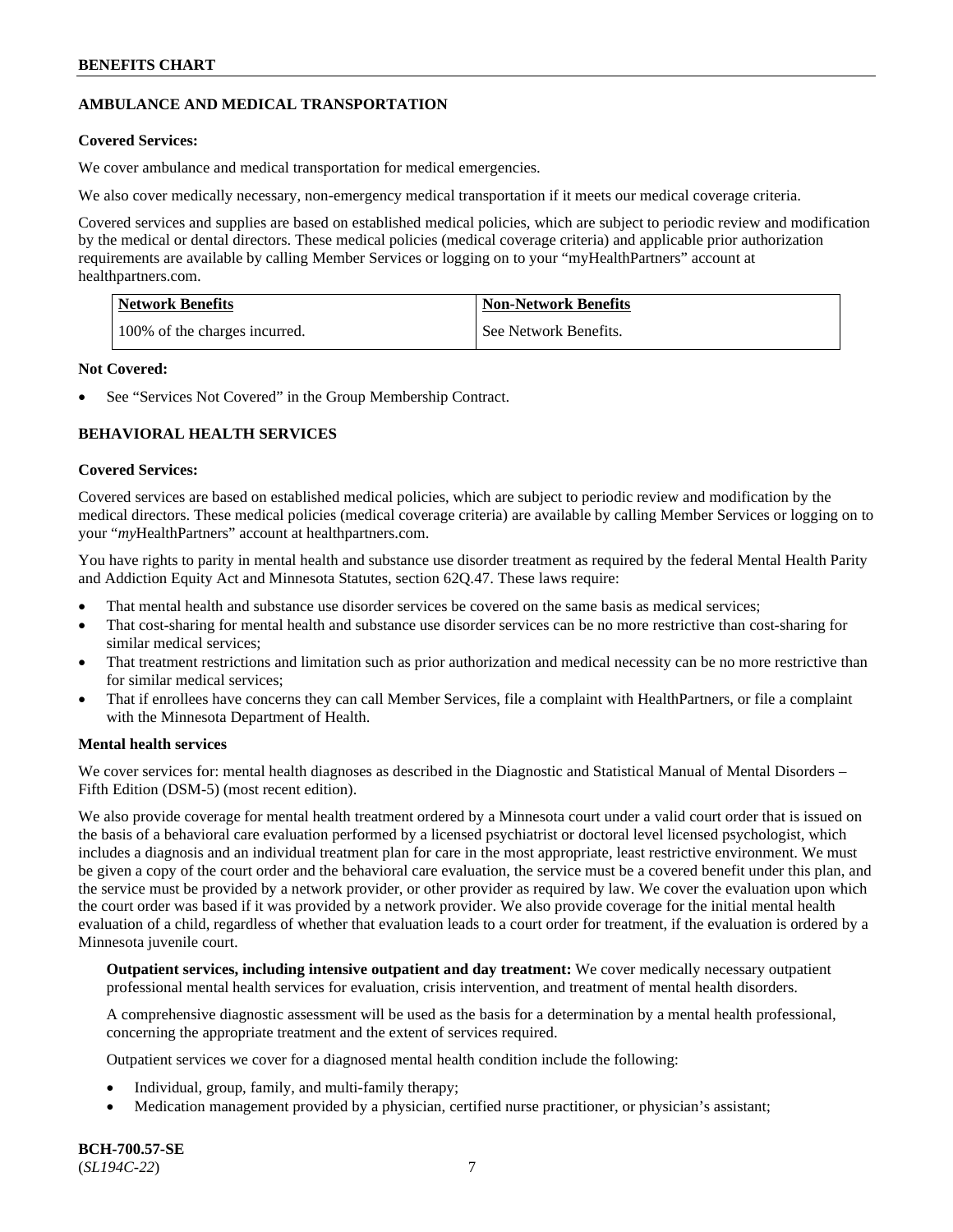- Psychological testing services for the purposes of determining the differential diagnoses and treatment planning for patients currently receiving behavioral health services;
- Day treatment and intensive outpatient services in a licensed program;
- Partial hospitalization services in a licensed hospital or community mental health center;
- Psychotherapy and nursing services provided in the home if authorized by us; and
- Treatment for gender dysphoria.

| Network Benefits              | <b>Non-Network Benefits</b>  |
|-------------------------------|------------------------------|
| 100% of the charges incurred. | 50% of the charges incurred. |

#### **Group therapy**

| Network Benefits              | <b>Non-Network Benefits</b>  |
|-------------------------------|------------------------------|
| 100% of the charges incurred. | 50% of the charges incurred. |

**Inpatient services, including mental health residential treatment services:** We cover the following:

- Medically necessary inpatient services in a hospital and professional services for treatment of mental health disorders. Medical stabilization is covered under inpatient hospital services in the "Hospital and Skilled Nursing Facility Services" section; and
- Medically necessary mental health residential treatment services. This care must be authorized by us and provided by a hospital or residential behavioral health treatment facility licensed by the local state or Department of Health and Human Services. Services not covered under this benefit include halfway houses, group homes, extended care facilities, shelter services, correctional services, detention services, transitional services, group residential services, foster care services and wilderness programs.

| Network Benefits              | <b>Non-Network Benefits</b>  |
|-------------------------------|------------------------------|
| 100% of the charges incurred. | 50% of the charges incurred. |

### **Substance use disorder (SUD) services**

We cover medically necessary services for assessments by a licensed alcohol and drug counselor and treatment of substanceuse disorders as defined in the latest edition of the DSM-5.

**Outpatient services, including intensive outpatient and day treatment:** We cover medically necessary outpatient professional services for the diagnosis and treatment of substance use disorders. Substance use disorder treatment programs must be licensed by the applicable state agency.

Outpatient services we cover for a diagnosed substance use disorder include the following:

- Individual, group, family, and multi-family therapy provided in an office setting;
- Opiate replacement therapy including methadone and buprenorphine treatment; and
- Day treatment and intensive outpatient services in a licensed program.

| Network Benefits              | <b>Non-Network Benefits</b>  |
|-------------------------------|------------------------------|
| 100% of the charges incurred. | 50% of the charges incurred. |

**Inpatient services:** We cover the following:

- Medically necessary inpatient services in a hospital or primary residential treatment in a licensed substance use disorder treatment center. Primary residential treatment is an intensive residential treatment program of limited duration, typically 30 days or less.
- Services provided in a hospital that is licensed by the local state and accredited by Medicare.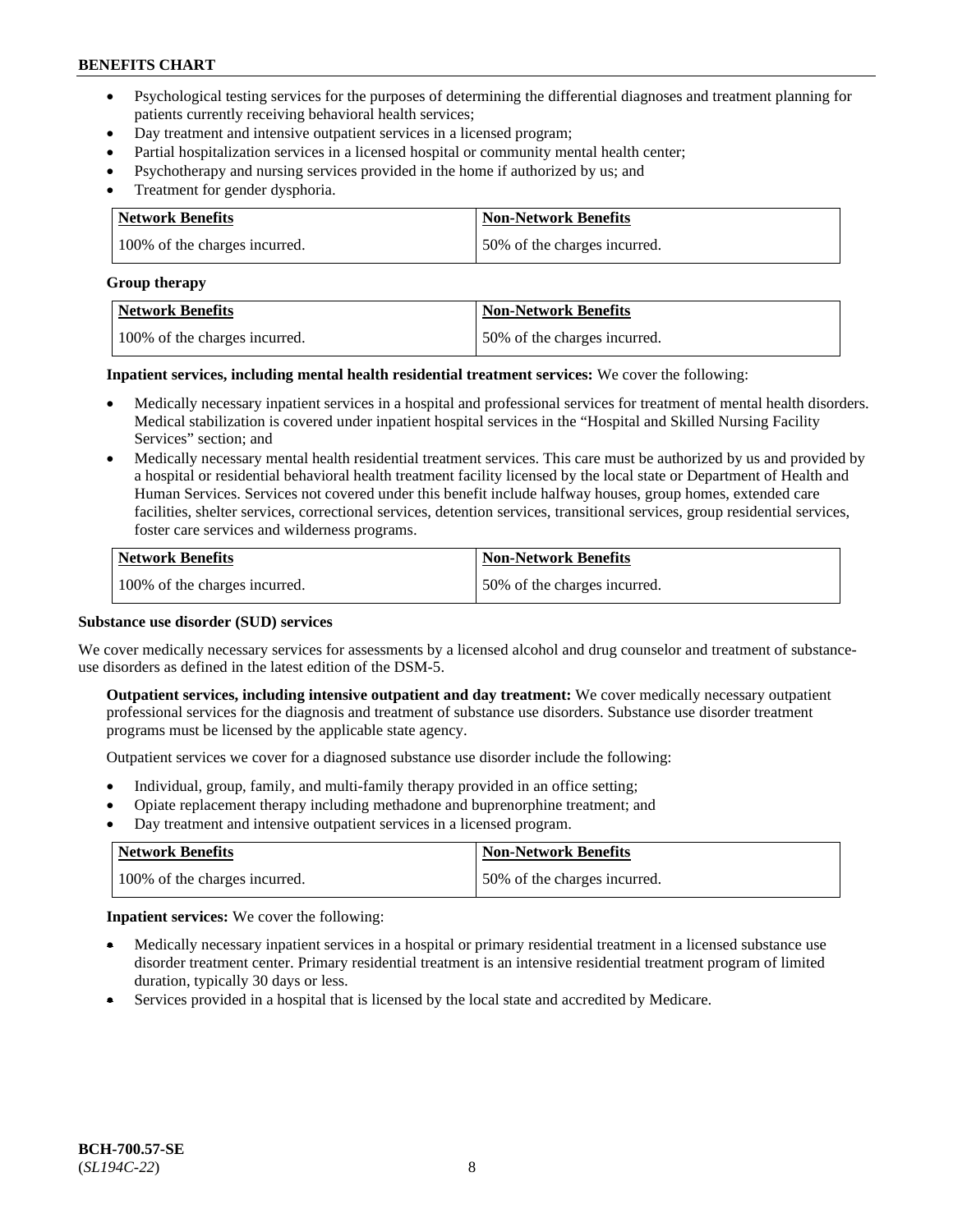• Detoxification services in a hospital or community detoxification facility if it is licensed by the local Department of Health and Human Services.

| <b>Network Benefits</b>       | <b>Non-Network Benefits</b>  |
|-------------------------------|------------------------------|
| 100% of the charges incurred. | 50% of the charges incurred. |

# **Not Covered:**

See "Services Not Covered" in the Group Membership Contract.

# **CHIROPRACTIC SERVICES**

# **Covered Services:**

We cover chiropractic services for rehabilitative care, provided to diagnose and treat acute neuromusculo-skeletal conditions.

Massage therapy which is performed in conjunction with other treatment/modalities by a chiropractor, is part of a prescribed treatment plan and is not billed separately is covered.

| <b>Network Benefits</b>       | <b>Non-Network Benefits</b>           |
|-------------------------------|---------------------------------------|
| 100% of the charges incurred. | 50% of the charges incurred.          |
|                               | Limit of 20 visits per calendar year. |

# **Not Covered:**

- Massage therapy for the purpose of comfort or convenience of the member.
- See "Services Not Covered" in the Group Membership Contract.

# **CLINICAL TRIALS**

# **Covered Services:**

We cover certain routine services if you participate in a Phase I, Phase II, Phase III or Phase IV clinical trial that is conducted in relation to the prevention, detection, or treatment of cancer or other life-threatening disease or condition as defined in the Affordable Care Act. We cover routine patient costs for services that would be eligible under this Benefits Chart if the service was provided outside of a clinical trial.

| <b>Network Benefits</b>                                                                                                                                                                                | <b>Non-Network Benefits</b>                                                                                                                                                                         |
|--------------------------------------------------------------------------------------------------------------------------------------------------------------------------------------------------------|-----------------------------------------------------------------------------------------------------------------------------------------------------------------------------------------------------|
| Coverage level is same as corresponding Network<br>Benefit, depending on type of service provided such as<br>Office Visits for Illness or Injury, Inpatient or<br><b>Outpatient Hospital Services.</b> | Coverage level is same as corresponding Non-Network<br>Benefit, depending on type of service provided such as<br>Office Visits for Illness or Injury, Inpatient or<br>Outpatient Hospital Services. |
|                                                                                                                                                                                                        |                                                                                                                                                                                                     |

# **Not Covered:**

- The investigative item, device or service itself.
- Items or services that are provided solely to satisfy data collection and analysis needs and that are not used in the direct clinical management of the patient.
- A service that is clearly inconsistent with widely accepted and established standards of care for a particular diagnosis.
- See "Services Not Covered" in the Group Membership Contract.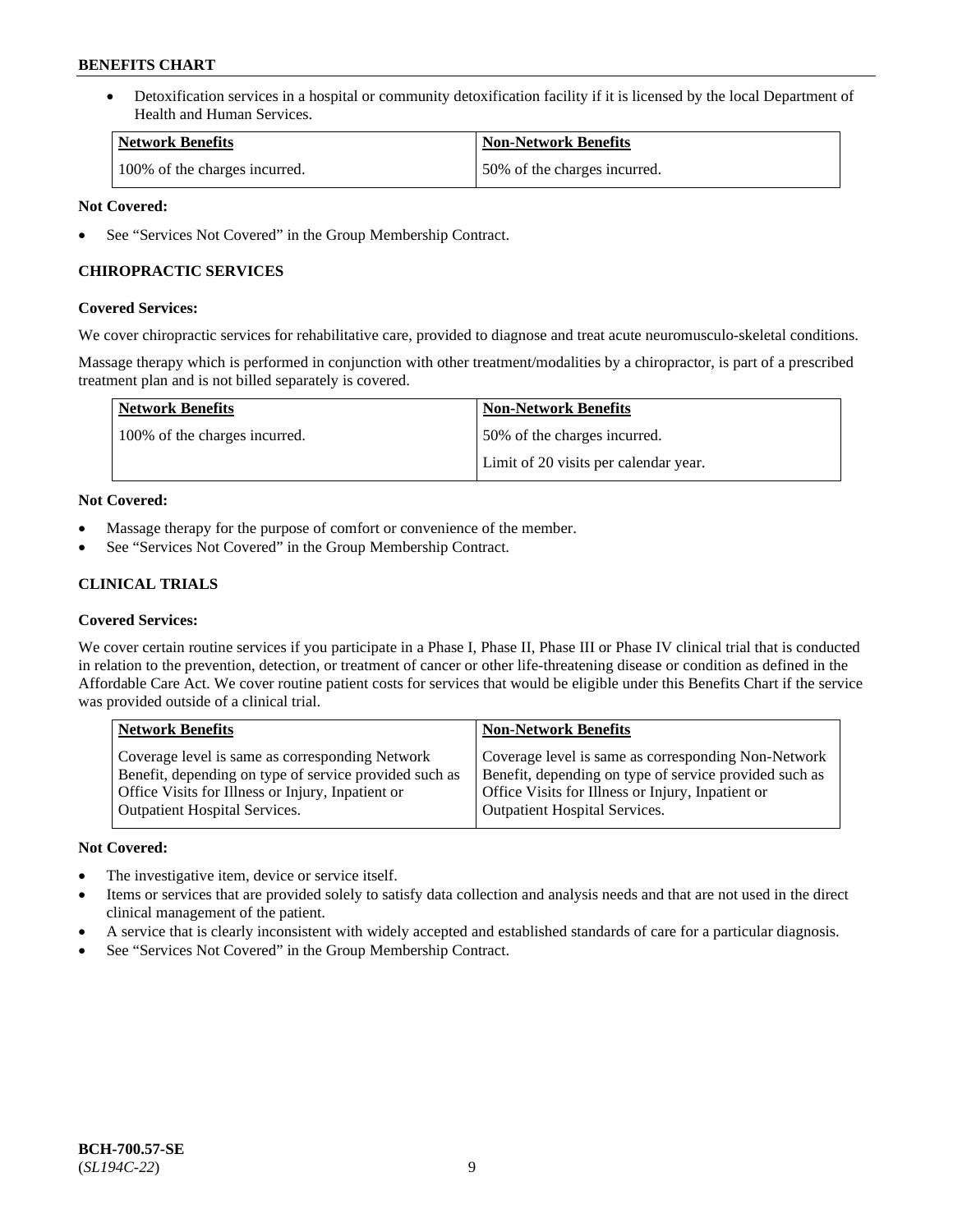# **DENTAL SERVICES**

# **Covered Services:**

We cover services as described below.

**Accidental dental services:** We cover dentally necessary services to treat and restore damage done to sound, natural, unrestored teeth as a result of an accidental injury. Coverage is for damage caused by external trauma to face and mouth only, not for cracked or broken teeth which result from biting or chewing. We cover restorations, root canals, crowns and replacement of teeth lost that are directly related to the accident in which the member was involved. We cover initial exams, xrays, and palliative treatment including extractions, and other oral surgical procedures directly related to the accident. Subsequent treatment must be initiated within the specified time-frame and must be directly related to the accident. We do not cover restoration and replacement of teeth that are not "sound and natural" at the time of the accident.

Full mouth rehabilitation to correct occlusion (bite) and malocclusion (misaligned teeth not due to the accident) are not covered.

When an implant-supported dental prosthetic treatment is pursued, the accidental dental benefit will be applied to the prosthetic procedure. Benefits are limited to the amount that would be paid toward the placement of a removable dental prosthetic appliance that could be used in the absence of implant treatment. Care must be provided or pre-authorized by a HealthPartners dentist.

| Network Benefits              | <b>Non-Network Benefits</b>  |
|-------------------------------|------------------------------|
| 100% of the charges incurred. | 50% of the charges incurred. |

For all accidental dental services, treatment and/or restoration must be initiated within six months of the date of the injury. Coverage is limited to the initial course of treatment and/or initial restoration. Services must be provided within twenty-four months of the date of injury to be covered.

# **Medical referral dental services**

**Medically necessary outpatient dental services:** We cover medically necessary outpatient dental services. Coverage is limited to dental services required for treatment of an underlying medical condition, e.g., removal of teeth to complete radiation treatment for cancer of the jaw, cysts and lesions.

| Network Benefits              | <b>Non-Network Benefits</b>  |
|-------------------------------|------------------------------|
| 100% of the charges incurred. | 50% of the charges incurred. |

**Medically necessary hospitalization and anesthesia for dental care:** We cover medically necessary hospitalization for dental care. This is limited to charges incurred by a member who: (1) is a child under age 5; (2) is severely disabled; (3) has a medical condition and requires hospitalization or general anesthesia for dental care treatment; or (4) is a child between age 5 and 12 and care in dental offices has been attempted unsuccessfully and usual methods of behavior modification have not been successful, or when extensive amounts of restorative care, exceeding four appointments, are required. Coverage is limited to facility and anesthesia charges. Oral surgeon/dentist professional fees are not covered.

| <b>Network Benefits</b>       | <b>Non-Network Benefits</b>  |
|-------------------------------|------------------------------|
| 100% of the charges incurred. | 50% of the charges incurred. |

**Medical complications of dental care:** We cover medical complications of dental care. Treatment must be medically necessary care and related to medical complications of non-covered dental care, including complications of the head, neck, or substructures.

| Network Benefits              | <b>Non-Network Benefits</b>  |
|-------------------------------|------------------------------|
| 100% of the charges incurred. | 50% of the charges incurred. |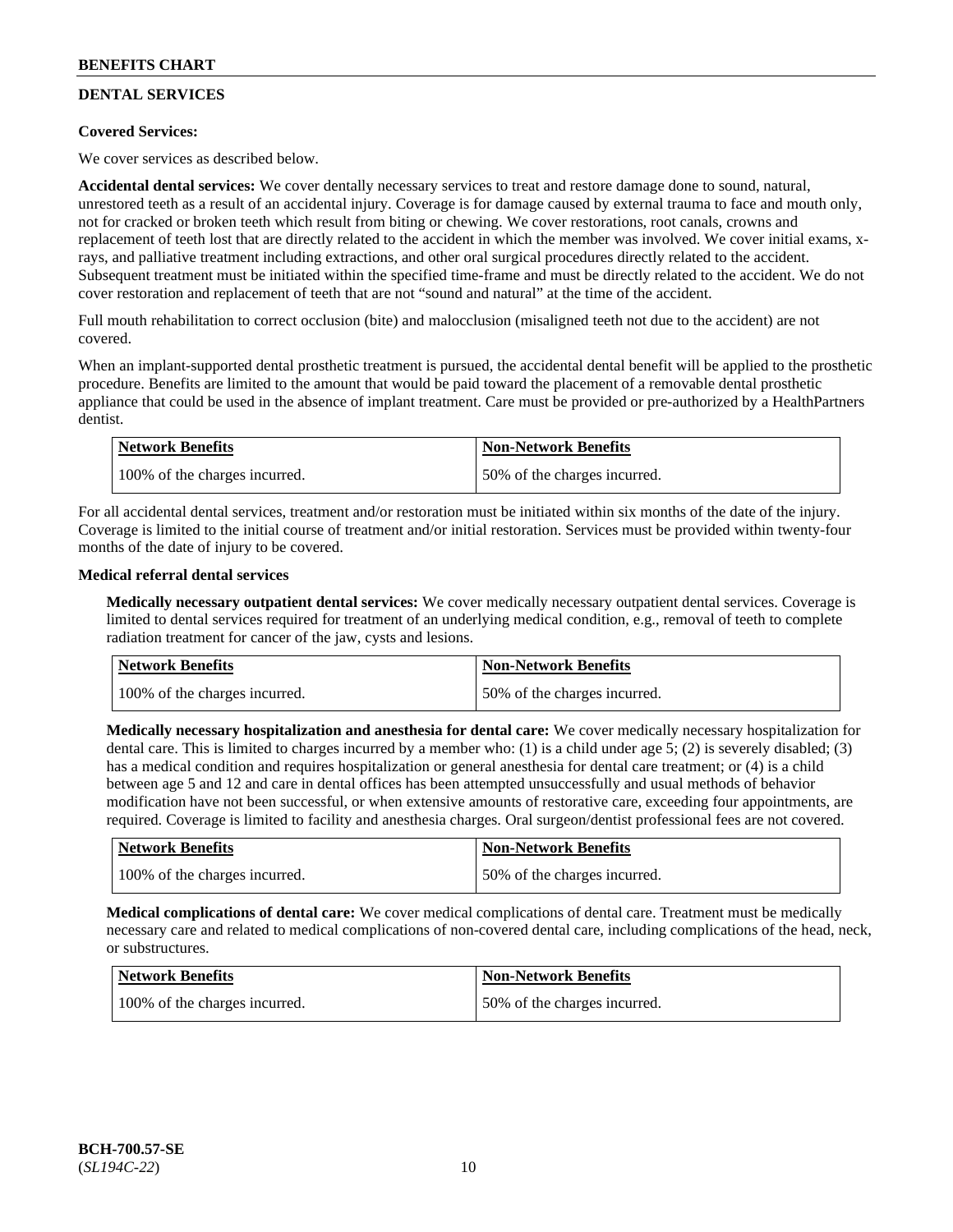**Oral surgery**: We cover oral surgery. Coverage is limited to treatment of medical conditions requiring oral surgery, such as treatment of oral neoplasm, non-dental cysts, fracture of the jaws, trauma of the mouth and jaws.

| Network Benefits              | <b>Non-Network Benefits</b>  |
|-------------------------------|------------------------------|
| 100% of the charges incurred. | 50% of the charges incurred. |

**Treatment of cleft lip and cleft palate:** We cover treatment of cleft lip and cleft palate of a dependent child to age 26, including orthodontic treatment and oral surgery directly related to the cleft. Benefits are limited to inpatient or outpatient expenses arising from medical and dental treatment that was scheduled or initiated prior to the dependent turning age 19. Dental services that are not required for the treatment of cleft lip or cleft palate are not covered. If a dependent child covered under this Contract is also covered under a dental plan which includes orthodontic services, that dental plan shall be considered primary for the necessary orthodontic services. Oral appliances are subject to the same copayment, conditions and limitations as durable medical equipment.

| <b>Network Benefits</b>       | <b>Non-Network Benefits</b>  |
|-------------------------------|------------------------------|
| 100% of the charges incurred. | 50% of the charges incurred. |

**Treatment of temporomandibular disorder (TMD) and craniomandibular disorder (CMD):** We cover surgical and nonsurgical treatment of temporomandibular disorder (TMD) and craniomandibular disorder (CMD), which is medically necessary care. Dental services which are not required to directly treat TMD or CMD are not covered.

| Network Benefits              | <b>Non-Network Benefits</b>  |
|-------------------------------|------------------------------|
| 100% of the charges incurred. | 50% of the charges incurred. |

# **Not Covered:**

- Dental treatment, procedures or services not listed in this Benefits Chart.
- Accident related dental services if treatment is (1) provided to teeth which are not sound and natural, (2) to teeth which have been restored, (3) initiated beyond six months from the date of the injury, (4) received beyond the initial treatment or restoration or (5) received beyond twenty-four months from the date of injury.
- Oral surgery to remove wisdom teeth.
- Orthognathic treatment or procedures and all related services, unless it is required to treat TMD or CMD and it meets our medical coverage criteria.
- See "Services Not Covered" in the Group Membership Contract.

# **DIABETES AND HYPERTENSION DISEASE MANAGEMENT PROGRAM**

#### **Covered Services:**

If you meet criteria for coverage, you may qualify for the Diabetes and/or Hypertension Disease Management Program.

The program covers group health coaching which focuses on weight loss, exercise, behavior modification and health education through Omada Health.

| <b>Network Benefits</b>                                     | <b>Non-Network Benefits</b> |
|-------------------------------------------------------------|-----------------------------|
| 100% of the charges incurred.<br>Deductible does not apply. | Not applicable.             |

#### **Not Covered:**

See "Services Not Covered" in the Group Membership Contract.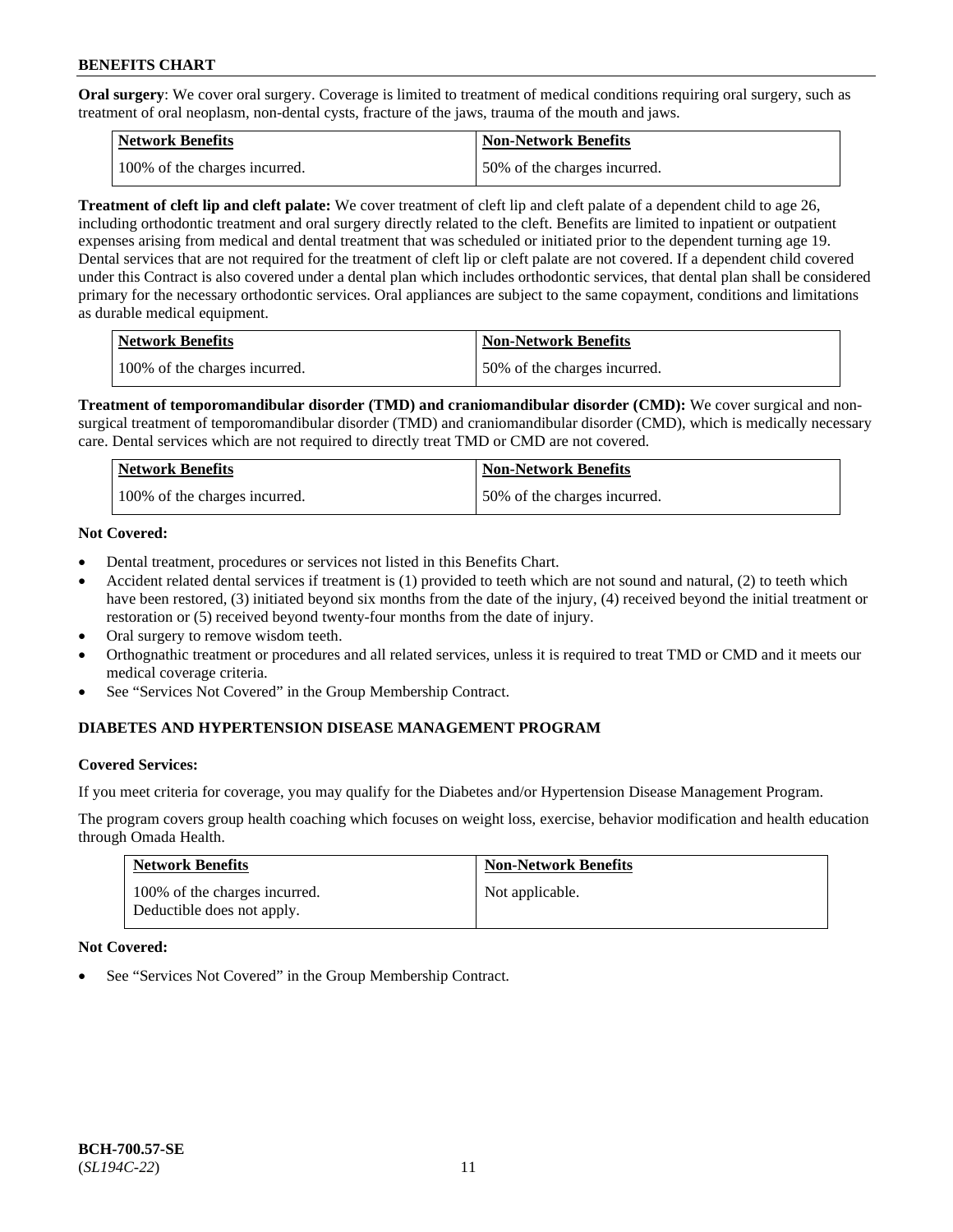# **DIABETIC EQUIPMENT AND SUPPLIES**

#### **Covered Services:**

We cover physician prescribed medically appropriate and necessary drugs and supplies used in the management and treatment of diabetes for members with gestational, Type I or Type II diabetes including durable diabetic equipment and disposable supplies, as described below.

Certain items are only covered if your condition meets our coverage criteria and obtained through an authorized vendor. For more information on what we cover and any prior authorization requirements, call Member Services or log on to your "*my*HealthPartners" account at [healthpartners.com.](http://www.healthpartners.com/)

Insulin and medications for diabetes are covered as outpatient drugs under the "Prescription Drug Services" section.

**Pumps and Pump Supplies.** These include diabetic insulin pumps, diabetic infusion pumps and infusion pump supplies such as infusion sets, tubing, connectors and syringe reservoirs.

| <b>Network Benefits</b>                                                                 | <b>Non-Network Benefits</b>  |
|-----------------------------------------------------------------------------------------|------------------------------|
| Pumps received at a pharmacy:<br>100% of the charges incurred.                          | 50% of the charges incurred. |
| Pumps received from a non-pharmacy approved<br>vendor:<br>100% of the charges incurred. |                              |

#### **All other durable equipment and diabetic supplies**

Durable Diabetic Equipment and Supplies. These include continuous glucose monitoring system (CGMS), transmitter, sensors and receivers, diabetic blood glucose monitors and control/calibrating solutions (for checking accuracy or testing equipment and test strips).

Disposable Diabetic Supplies. These are one-time use supplies, including syringes, lancets, lancet devices, blood and urine ketone test strips, and needles.

Certain diabetic supplies and equipment must be purchased at a pharmacy.

| <b>Network Benefits</b>                                                                                               | <b>Non-Network Benefits</b>  |
|-----------------------------------------------------------------------------------------------------------------------|------------------------------|
| If received through a pharmacy:<br>100% of the charges incurred.                                                      | 50% of the charges incurred. |
| If received through a non-pharmacy provider:<br>100% of the charges incurred if purchased from an<br>approved vendor. |                              |

#### **Limitations:**

- No more than a 93-day supply of diabetic supplies is covered and dispensed at a time.
- We require that certain diabetic supplies and equipment be purchased at a pharmacy.
- Diabetic supplies and equipment are limited to certain models and brands.
- Durable medical equipment and supplies must be obtained from or repaired by approved vendors.
- Covered services and supplies are based on established medical policies which are subject to periodic review and modification by the medical directors. Our coverage policy for diabetic supplies includes information on our required models and brands. These medical policies (medical coverage criteria) are available by calling Member Services or logging on to your "*my*HealthPartners" account at [healthpartners.com.](http://www.healthpartners.com/)

# **Not Covered:**

- Replacement or repair of any covered items, if the items are (i) damaged or destroyed by misuse, abuse or carelessness, (ii) lost; or (iii) stolen.
- Duplicate or similar items.
- Labor and related charges for repair of any covered items which are more than the cost of replacement by an approved vendor.

**BCH-700.57-SE** (*SL194C-22*) 12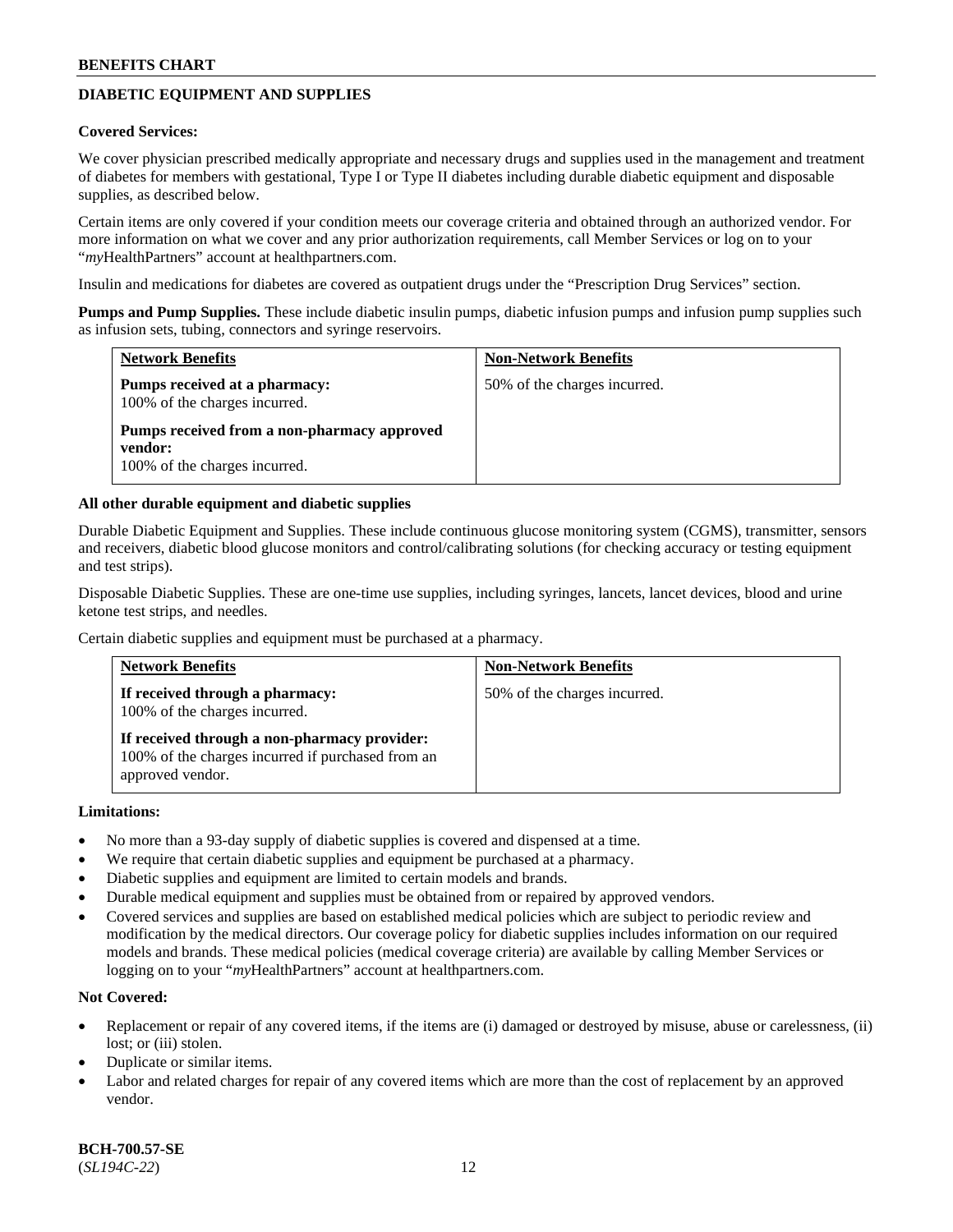- Batteries for monitors and equipment.
- Sales tax, mailing, delivery charges, service call charges.
- See "Services Not Covered" in the Group Membership Contract.

# **DIAGNOSTIC IMAGING SERVICES**

#### **Covered Services:**

We cover diagnostic imaging, when ordered by a provider and provided in a clinic or outpatient hospital facility.

For Network Benefits, non-emergent, scheduled outpatient Magnetic Resonance Imaging (MRI) and Computed Tomography (CT) must be provided at a designated facility. Your physician or facility will obtain or verify prior authorization for these services with HealthPartners, as needed.

We cover services provided in a clinic or outpatient hospital facility (to see the benefit level for inpatient hospital or skilled nursing facility services, see benefits under Inpatient Hospital and Skilled Nursing Facility Services).

#### **Outpatient magnetic resonance imaging (MRI) and computed tomography (CT)**

| Network Benefits              | <b>Non-Network Benefits</b>  |
|-------------------------------|------------------------------|
| 100% of the charges incurred. | 50% of the charges incurred. |

#### **All other outpatient diagnostic imaging services for illness or injury**

#### **Services for illness or injury**

| Network Benefits              | <b>Non-Network Benefits</b>  |
|-------------------------------|------------------------------|
| 100% of the charges incurred. | 50% of the charges incurred. |

#### **Preventive services (MRI/CT procedures are not considered preventive)**

Diagnostic imaging services associated with preventive services are covered at the benefit level shown in the "Preventive Services" section of this Benefits Chart.

#### **Not Covered:**

See "Services Not Covered" in the Group Membership Contract.

# **DURABLE MEDICAL EQUIPMENT, PROSTHETICS, ORTHOTICS, AND SUPPLIES**

#### **Covered Services:**

We cover equipment and services, as described below.

We cover durable medical equipment and services, prosthetics, orthotics and supplies, subject to the limitations below.

External hearing aids (including osseointegrated or bone anchored) for members age 18 or younger who have hearing loss that is not correctable by other covered procedures. Coverage is limited to one basic, standard hearing aid for each ear every three years. A basic hearing aid is defined as a hearing device that consists of a microphone, amplifier, volume control, battery and receiver. It does not include upgrades above and beyond the functionality of a basic hearing aid, including but not limited to hearing improvements for group settings, background noise, Bluetooth/remote control functionality, or extended warranties. Charges for upgrades above the cost of a basic, standard hearing aid are not covered.

Diabetic equipment and supplies are covered under the "Diabetic Equipment and Supplies" section.

# **Special dietary treatment for Phenylketonuria (PKU) if it meets our medical coverage criteria**

| <b>Network Benefits</b>       | Non-Network Benefits         |
|-------------------------------|------------------------------|
| 100% of the charges incurred. | 50% of the charges incurred. |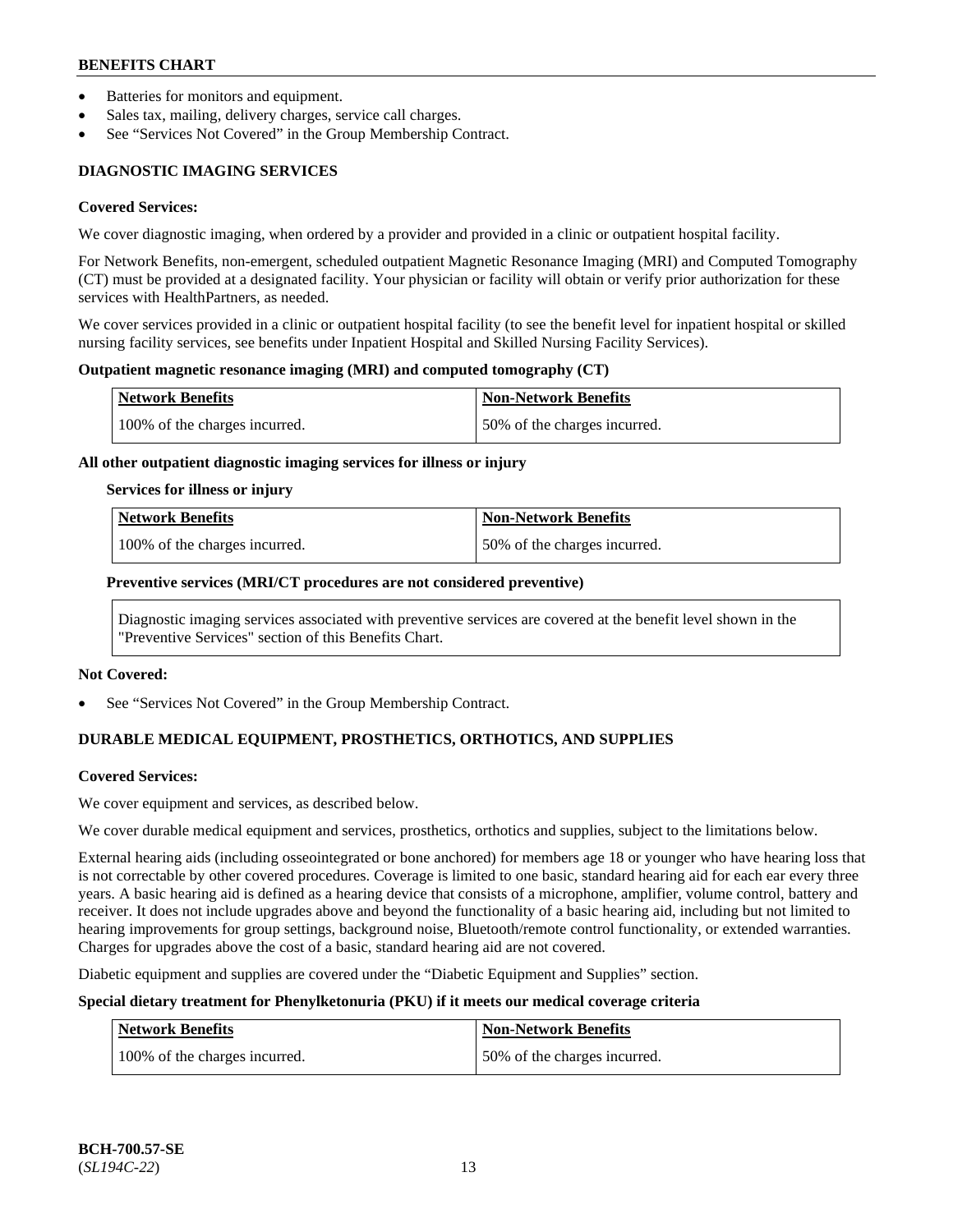#### **Oral amino acid based elemental formula if it meets our medical coverage criteria**

| Network Benefits              | <b>Non-Network Benefits</b>  |
|-------------------------------|------------------------------|
| 100% of the charges incurred. | 50% of the charges incurred. |

### **All other durable medical equipment, prosthetics, orthotics and supplies**

| <b>Network Benefits</b>       | <b>Non-Network Benefits</b>  |
|-------------------------------|------------------------------|
| 100% of the charges incurred. | 50% of the charges incurred. |

#### **Limitations:**

Coverage of durable medical equipment is limited by the following:

- Payment will not exceed the cost of an alternate piece of equipment or service that is effective and medically necessary.
- Wigs for hair loss resulting from alopecia areata are limited to one per calendar year.
- For prosthetic benefits, other than hair prostheses (i.e., wigs) for hair loss resulting from alopecia areata and oral appliances for cleft lip and cleft palate, payment will not exceed the cost of an alternate piece of equipment or service that is effective, medically necessary and enables members to conduct standard activities of daily living.
- We reserve the right to determine if an item will be approved for rental vs. purchase.
- Durable medical equipment and supplies must be obtained from or repaired by approved vendors.
- Covered services and supplies are based on established medical policies, which are subject to periodic review and modification by the medical or dental directors. Our coverage policy for diabetic supplies includes information on our required models and brands. These medical policies (medical coverage criteria) are available by calling Member Services or logging on to your "*my*HealthPartners" account a[t healthpartners.com.](https://www.healthpartners.com/hp/index.html)

#### **Not Covered:**

Items that are not eligible for coverage include, but are not limited to:

- Replacement or repair of any covered items, if the items are (i) damaged or destroyed by misuse, abuse or carelessness, (ii) lost; or (iii) stolen.
- Duplicate or similar items.
- Labor and related charges for repair of any covered items which are more than the cost of replacement by an approved vendor.
- Sales tax, mailing, delivery charges, service call charges.
- Items that are primarily educational in nature or for hygiene, vocation, comfort, convenience or recreation.
- Communication aids or devices: equipment to create, replace or augment communication abilities including, but not limited to, speech processors, receivers, communication boards, or computer or electronic assisted communication.
- Hearing aids (implantable and external, including osseointegrated or bone anchored) and their fitting, except as specifically described in this Benefits Chart. This exclusion does not apply to cochlear implants.
- Eyeglasses, contact lenses and their fitting, measurement and adjustment, except as specifically described in this Benefits Chart.
- Hair prostheses (wigs), except as specifically described in this Benefits Chart.
- Household equipment which primarily has customary uses other than medical, such as, but not limited to, exercise cycles, air purifiers, central or unit air conditioners, water purifiers, non-allergenic pillows, mattresses or waterbeds.
- Household fixtures including, but not limited to, escalators or elevators, ramps, swimming pools and saunas.
- Modifications to the structure of the home including, but not limited to, wiring, plumbing or charges for installation of equipment.
- Vehicle, car or van modifications including, but not limited to, hand brakes, hydraulic lifts and car carrier.
- Rental equipment while owned equipment is being repaired by non-contracted vendors, beyond one month rental of medically necessary equipment.
- Other equipment and supplies, including but not limited to assistive devices, that we determine are not eligible for coverage.
- See "Services Not Covered" in the Group Membership Contract.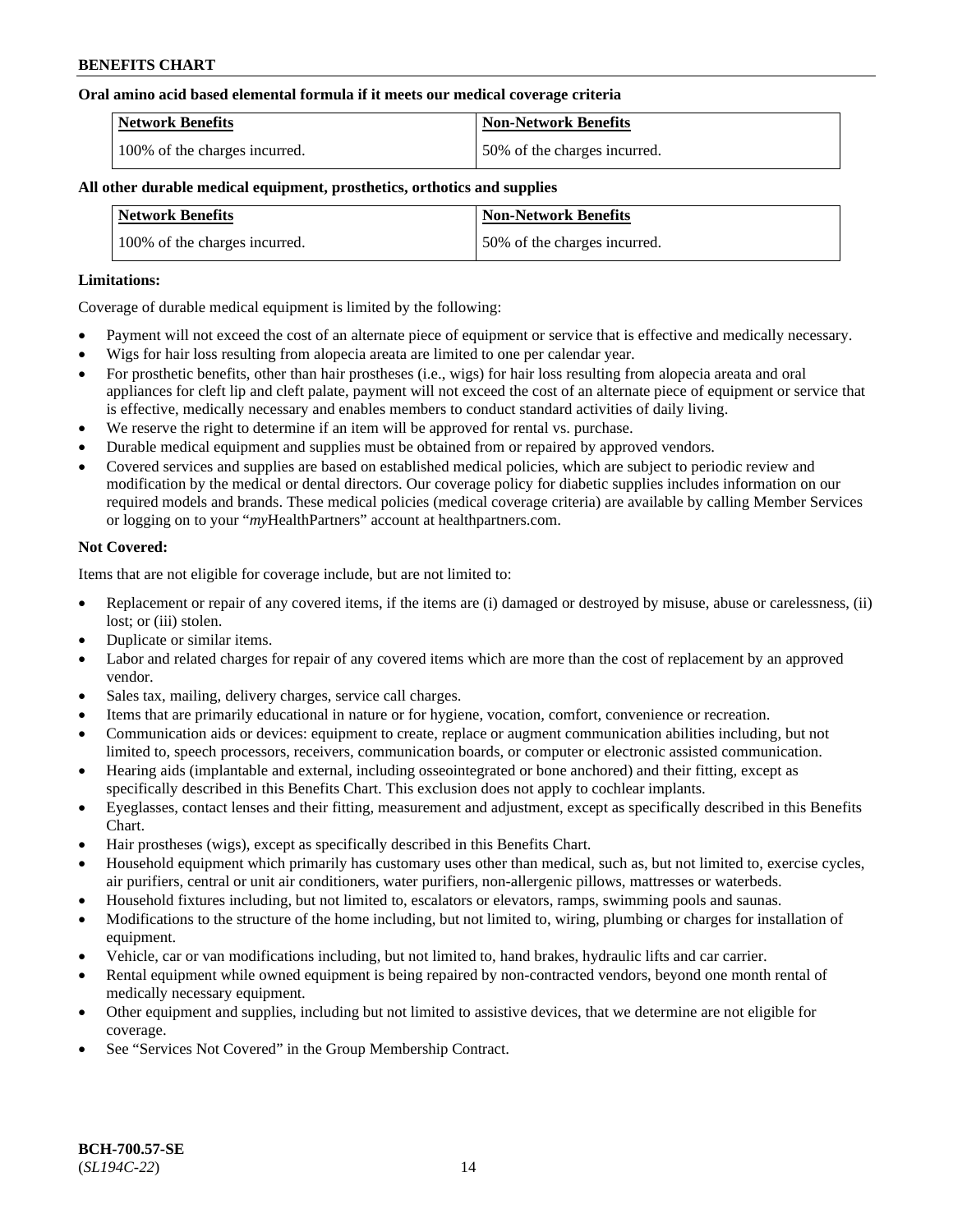# **EMERGENCY AND URGENTLY NEEDED CARE SERVICES**

#### **Covered Services:**

We cover services for emergency care and urgently needed care if the services are otherwise eligible for coverage under this Benefits Chart.

**Urgently needed care.** These are services to treat an unforeseen illness or injury, which are required in order to prevent a serious deterioration in your health, and which cannot be delayed until the next available clinic or office hours.

#### **Urgently needed care at clinics**

| <b>Network Benefits</b>       | <b>Non-Network Benefits</b> |
|-------------------------------|-----------------------------|
| 100% of the charges incurred. | See Network Benefits.       |

**Emergency care.** These are services to treat: (1) the sudden, unexpected onset of illness or injury which, if left untreated or unattended until the next available clinic or office hours, would result in hospitalization, or (2) a condition requiring professional health services immediately necessary to preserve life or stabilize health. Emergency care includes emergency services as defined in Division BB, Title I, Section 102 of the Consolidated Appropriations Act of 2021. Emergency care also includes an immediate response service available on a 24-hour, seven-day-a-week basis for each child, or person, having a psychiatric crisis, a mental health crisis, or a mental health emergency.

When reviewing claims for coverage of emergency services, our medical director will take into consideration a reasonable layperson's belief that the circumstances required immediate medical care that could not wait until the next working day or next available clinic appointment. Emergency care also includes an immediate response service available on a 24-hour, sevenday-a-week basis for each child, or person, having a psychiatric crisis, a mental health crisis, or a mental health emergency.

### **Emergency care in a hospital emergency room, including professional services of a physician**

| <b>Network Benefits</b>       | <b>Non-Network Benefits</b> |
|-------------------------------|-----------------------------|
| 100% of the charges incurred. | See Network Benefits.       |

#### **Inpatient emergency care in a hospital**

| <b>Network Benefits</b>       | <b>Non-Network Benefits</b> |
|-------------------------------|-----------------------------|
| 100% of the charges incurred. | See Network Benefits.       |

# **Not Covered:**

See "Services Not Covered" in the Group Membership Contract.

# **GENE THERAPY**

# **Covered Services:**

We cover gene therapy treatment that meets our current medical coverage criteria.

| Network Benefits                                                                                                                                                                                        | <b>Non-Network Benefits</b> |
|---------------------------------------------------------------------------------------------------------------------------------------------------------------------------------------------------------|-----------------------------|
| Coverage level is same as corresponding Network<br>Benefit, depending on type of service provided, such as<br>Office Visits for Illness or Injury, Inpatient or<br><b>Outpatient Hospital Services.</b> | No Coverage.                |

#### **Limitations:**

- Gene therapy must be provided by a designated provider.
- Specific types of gene therapy are limited to therapies and conditions specified in our medical coverage criteria.

# **Not Covered:**

See "Services Not Covered" in the Group Membership Contract.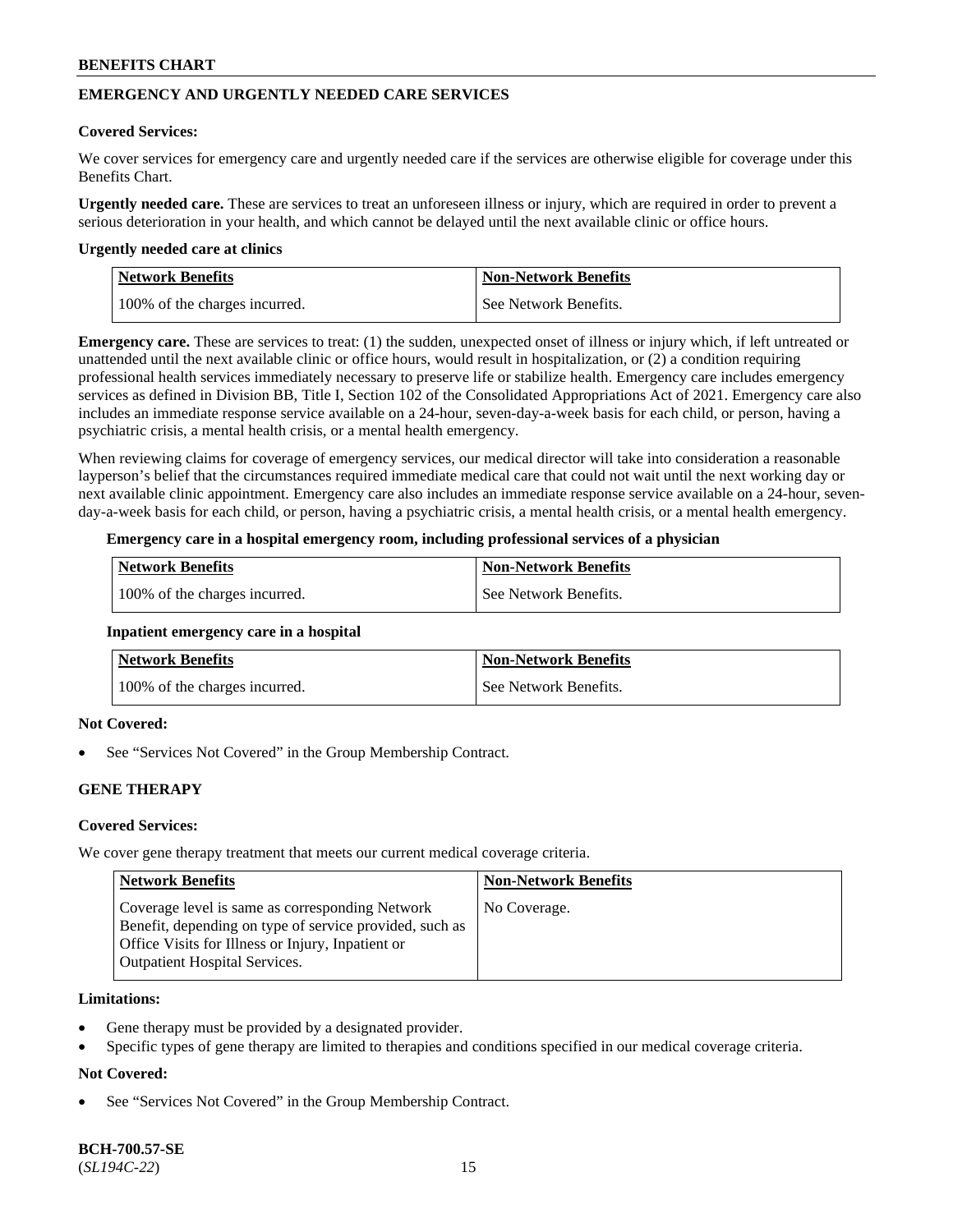# **HEALTH EDUCATION**

# **Covered Services:**

We cover education for preventive services and education for the management of chronic health problems (such as diabetes).

| <b>Network Benefits</b>                                     | <b>Non-Network Benefits</b>  |
|-------------------------------------------------------------|------------------------------|
| 100% of the charges incurred.<br>Deductible does not apply. | 50% of the charges incurred. |

# **Not Covered:**

See "Services Not Covered" in the Group Membership Contract.

# **HOME-BASED COMPREHENSIVE HEALTH RISK ASSESSMENT**

# **Covered Services:**

If you meet our criteria for coverage, you may qualify for our home-based comprehensive health risk assessment program. The program covers a health assessment with a designated nurse practitioner.

| Network Benefits                                            | <b>Non-Network Benefits</b> |
|-------------------------------------------------------------|-----------------------------|
| 100% of the charges incurred.<br>Deductible does not apply. | No Coverage.                |

# **Not Covered:**

See "Services Not Covered" in the Group Membership Contract.

# **HOME HEALTH SERVICES**

# **Covered Services:**

We cover skilled nursing services, physical therapy, occupational therapy, speech therapy, respiratory therapy and other therapeutic services, non-routine prenatal and postnatal services, routine postnatal well child visits (as described in the Medical Coverage Criteria), phototherapy services for newborns, home health aide services and other eligible home health services when provided in your home, if you are homebound (i.e., unable to leave home without considerable effort due to a medical condition. Lack of transportation does not constitute homebound status). For phototherapy services for newborns and high risk pre-natal services, supplies and equipment are included.

We cover total parenteral nutrition/intravenous ("TPN/IV") therapy, equipment, supplies and drugs in connection with IV therapy. IV line care kits are covered under Durable Medical Equipment.

You do not need to be homebound to receive total parenteral nutrition/intravenous ("TPN/IV") therapy.

We cover palliative care benefits. Palliative care includes symptom management, education and establishing goals of care. We waive the requirement that you be homebound for a limited number of home visits for palliative care (as shown in the Benefits Chart), if you have a life-threatening, non-curable condition which has a prognosis of survival of two years or less. Additional palliative care visits are eligible under the home health services benefit if you are homebound and meet all other requirements defined in this section.

Home health services are eligible and covered only when:

- medically necessary; and
- provided as rehabilitative care, terminal care or maternity care; and
- ordered by a physician, and included in the written home care plan.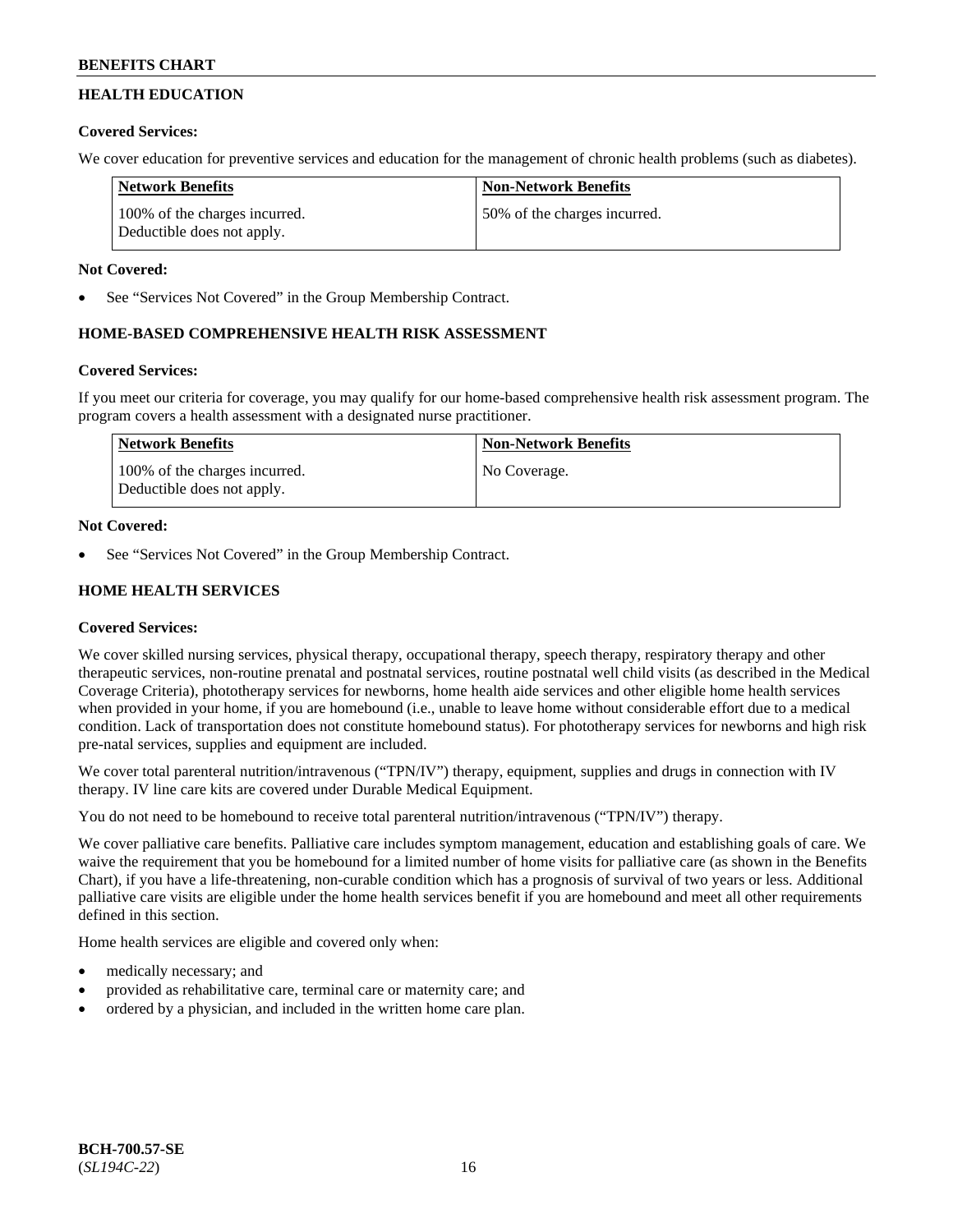**Physical therapy, occupational therapy, speech therapy, respiratory therapy, home health aide services and palliative care**

| <b>Network Benefits</b>       | <b>Non-Network Benefits</b>  |
|-------------------------------|------------------------------|
| 100% of the charges incurred. | 50% of the charges incurred. |

#### **TPN/IV therapy, skilled nursing services, non-routine prenatal/postnatal services, and phototherapy**

| Network Benefits              | <b>Non-Network Benefits</b>  |
|-------------------------------|------------------------------|
| 100% of the charges incurred. | 50% of the charges incurred. |

Each 24-hour visit (or shifts of up to 24-hour visits) equals one visit and counts toward the Maximum visits for all other services shown below. Any visit that lasts less than 24 hours, regardless of the length of the visit, will count as one visit toward the Maximum visits for all other services shown below. All visits must be medically necessary and benefit eligible.

#### **Routine postnatal well child visits**

| <b>Network Benefits</b>                                     | <b>Non-Network Benefits</b>  |
|-------------------------------------------------------------|------------------------------|
| 100% of the charges incurred.<br>Deductible does not apply. | 50% of the charges incurred. |

#### **Maximum visits for palliative care**

If you are eligible to receive palliative care in the home and you are not homebound, there is a maximum of 12 visits per calendar year.

#### **Maximum visits for all other services**

| <b>Network Benefits</b>       | <b>Non-Network Benefits</b>  |
|-------------------------------|------------------------------|
| 120 visits per calendar year. | 60 visits per calendar year. |

Each visit provided under the Network Benefits and Non-Network Benefits counts toward the maximums shown under all Maximum visits sections. The routine postnatal well child visit does not count toward the visit limit.

# **Limitations:**

- Home health services are not provided as a substitute for a primary caregiver in the home or as relief (respite) for a primary caregiver in the home. We will not reimburse family members or residents in your home for the above services.
- A service shall not be considered a skilled nursing service merely because it is performed by, or under the direct supervision of, a licensed nurse. Where a service (such as tracheotomy suctioning or ventilator monitoring) or like services, can be safely and effectively performed by a non-medical person (or self-administered), without the direct supervision of a licensed nurse, the service shall not be regarded as a skilled nursing service, whether or not a skilled nurse actually provides the service. The unavailability of a competent person to provide a non-skilled service shall not make it a skilled service when a skilled nurse provides it. Only the skilled nursing component of so-called "blended" services (i.e. services which include skilled and non-skilled components) are covered under this Benefits Chart.

#### **Not Covered:**

- Financial or legal counseling services.
- Housekeeping or meal services in your home.
- Private duty nursing services. This exclusion does not apply if covered person is also covered under Medical Assistance under 256B.0625, subdivision 7, with the exception of section 256B.0654 subdivision 4.
- Services provided by a family member or enrollee, or a resident in the enrollee's home.
- Vocational rehabilitation and recreational or educational therapy. Recreation therapy is therapy provided solely for the purpose of recreation, including but not limited to: (a) requests for physical therapy or occupational therapy to improve athletic ability, and (b) braces or guards to prevent sports injuries.
- See "Services Not Covered" in the Group Membership Contract.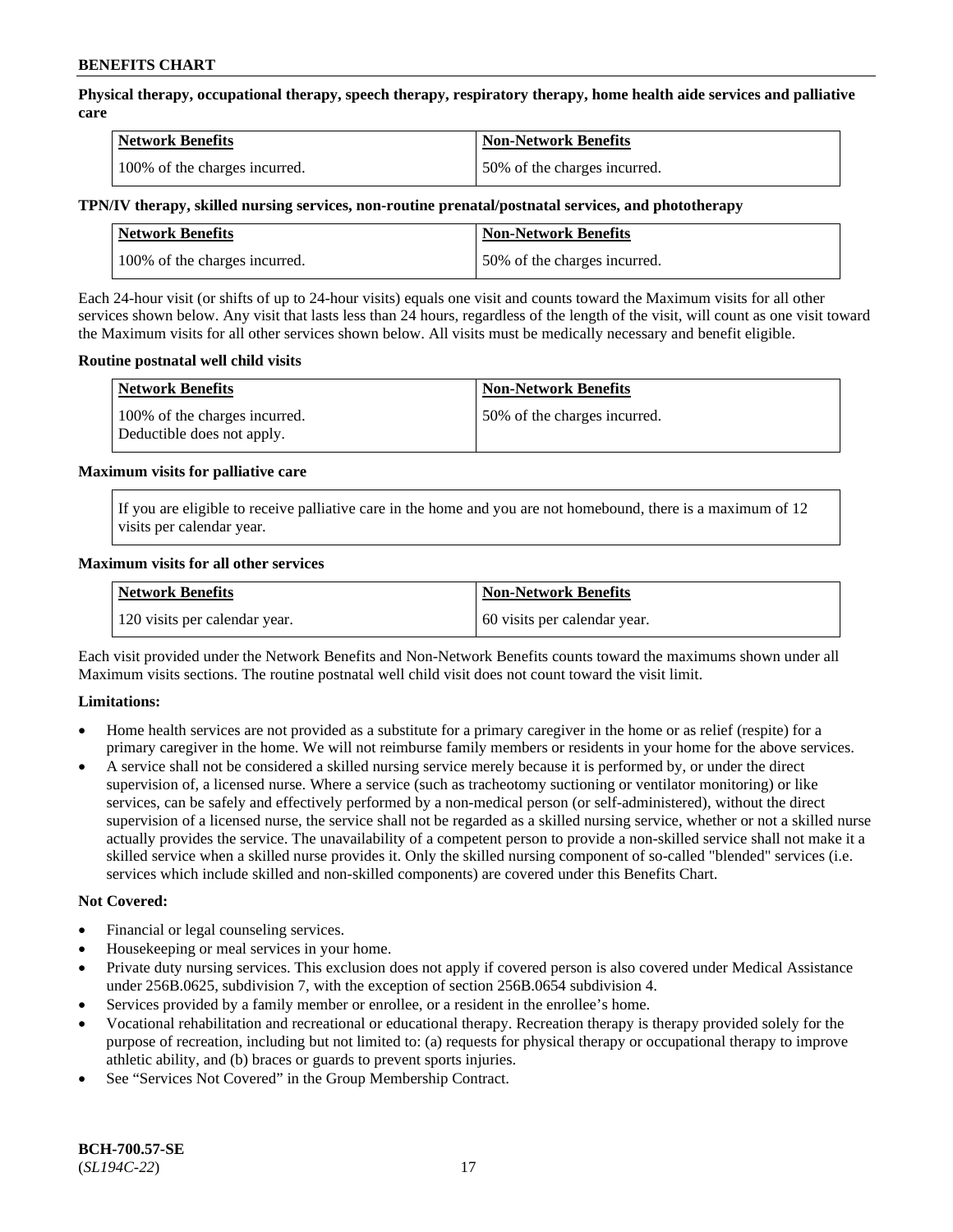# **HOME HOSPICE SERVICES**

#### **Applicable Definitions:**

**Part-time.** This is up to two hours of service per day, more than two hours is considered continuous care.

**Continuous Care.** This is from two to twelve hours of service per day provided by a registered nurse, licensed practical nurse, or home health aide, during a period of crisis in order to maintain a terminally ill patient at home.

**Appropriate Facility.** This is a nursing home, hospice residence, or other inpatient facility.

**Custodial Care Related to Hospice Services.** This means providing assistance in the activities of daily living and the care needed by a terminally ill patient which can be provided by primary caregiver (i.e., family member or friend) who is responsible for the patient's home care.

# **Covered Services:**

**Home Hospice Program.** We cover the services described below if you are terminally ill and accepted as a home hospice program participant. You must meet the eligibility requirements of the program, and elect to receive services through the home hospice program. The services will be provided in your home, with inpatient care available when medically necessary as described below. If you elect to receive hospice services, you do so in lieu of curative treatment for your terminal illness for the period you are enrolled in the home hospice program.

**Eligibility:** In order to be eligible to be enrolled in the home hospice program, you must: (1) be a terminally ill patient (prognosis of six months or less); (2) have chosen a palliative treatment focus (i.e., emphasizing comfort and supportive services rather than treatment attempting to cure the disease or condition); and (3) continue to meet the terminally ill prognosis as reviewed by our medical director or his or her designee over the course of care. You may withdraw from the home hospice program at any time.

**Eligible Services:** Hospice services include the following services provided in accordance with an approved hospice treatment plan.

- Home Health Services:
	- o Part-time care provided in your home by an interdisciplinary hospice team (which may include a physician, nurse, social worker, and spiritual counselor) and medically necessary home health services are covered.
	- o One or more periods of continuous care in your home or in a setting which provides day care for pain or symptom management, when medically necessary, will be covered.
- Inpatient Services: We cover medically necessary inpatient services.
- Other Services:
	- o Respite care is covered for care in your home or in an appropriate facility, to give your primary caregivers (i.e., family members or friends) rest and/or relief when necessary in order to maintain a terminally ill patient at home.
	- o Medically necessary medications for pain and symptom management.
	- o Semi-electric hospital beds and other durable medical equipment are covered.
	- o Emergency and non-emergency care is covered.

| <b>Network Benefits</b>       | <b>Non-Network Benefits</b>  |
|-------------------------------|------------------------------|
| 100% of the charges incurred. | 50% of the charges incurred. |

Respite care is limited to 5 days per episode, and respite care and continuous care combined are limited to 30 days.

# **Not Covered:**

- Financial or legal counseling services.
- Housekeeping or meal services in your home.
- Custodial or maintenance care related to hospice services, whether provided in the home or in a nursing home.
- Any service not specifically described as covered services under this home hospice services benefits.
- Any services provided by members of your family or residents in your home.
- See "Services Not Covered" in the Group Membership Contract.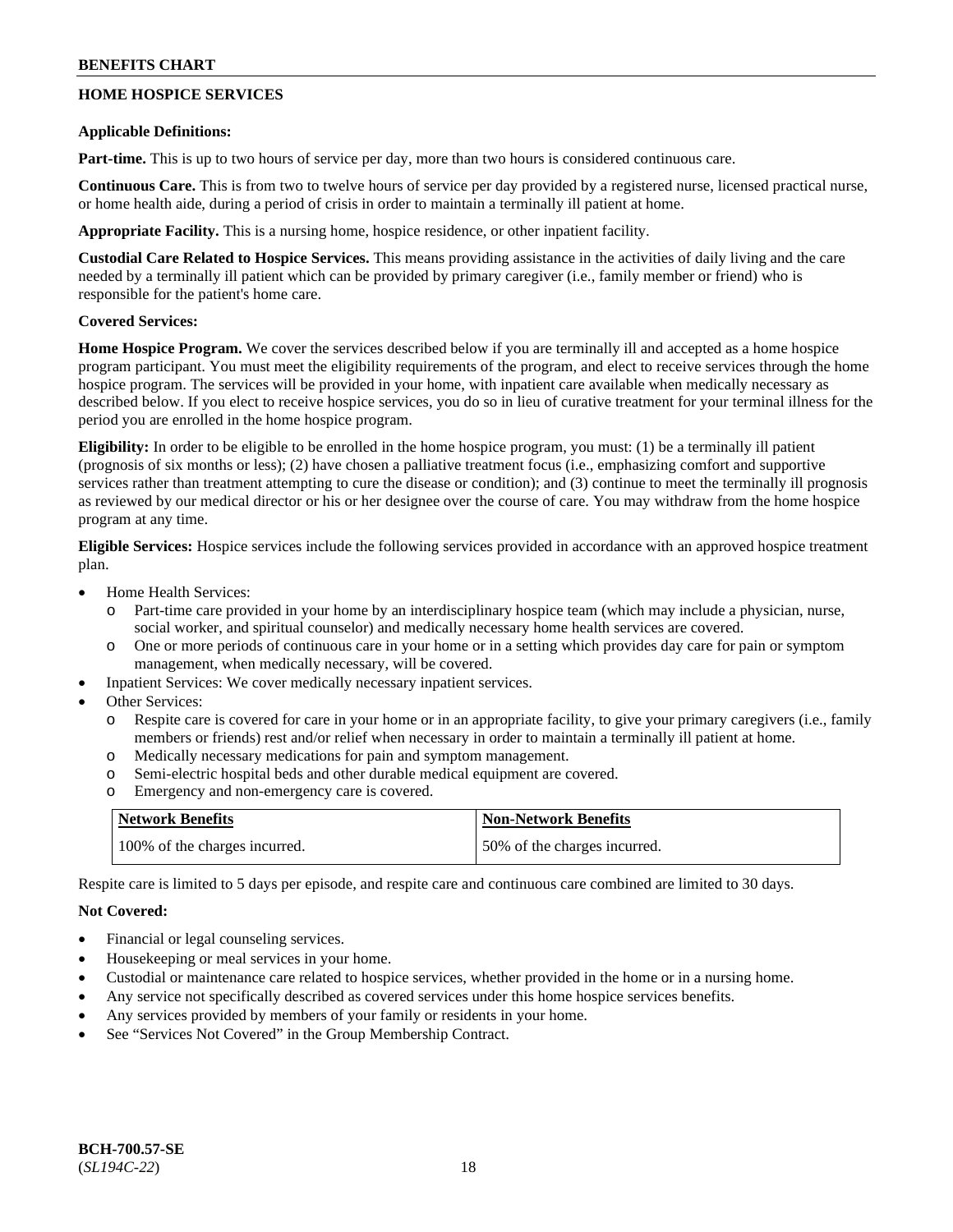# **HOSPITAL AND SKILLED NURSING FACILITY SERVICES**

#### **Covered Services:**

We cover services as described below.

### **Medical or surgical hospital services**

**Inpatient hospital services:** We cover the following medical or surgical services, for the treatment of acute illness or injury, which require the level of care only provided in an acute care facility. These services must be authorized by a physician.

Inpatient hospital services include: room and board; the use of operating or maternity delivery rooms; intensive care facilities; newborn nursery facilities; general nursing care, anesthesia, laboratory and diagnostic imaging services, radiation therapy, physical therapy, prescription drugs or other medications administered during treatment, blood and blood products (unless replaced), and blood derivatives, and other diagnostic or treatment related hospital services; physician and other professional medical and surgical services provided while in the hospital, including gender confirmation surgery that meets medical coverage criteria.

We cover up to 120 hours of services provided by a private duty nurse or personal care assistant who has provided home care services to a ventilator-dependent patient, solely for the purpose of assuring adequate training of the hospital staff to communicate with that patient.

Services for items for personal convenience, such as television rental, are not covered.

We cover, following a vaginal delivery, a minimum of 48 hours of inpatient care for the mother and newborn child. We cover, following a caesarean section delivery, a minimum of 96 hours of inpatient care for the mother and newborn child. If the duration of inpatient care is less than these minimums, we also cover a minimum of one home visit by a registered nurse for post-delivery care, within four days of discharge of the mother and newborn child. Services provided by the registered nurse include, but are not limited to, parent education, assistance and training in breast and bottle feeding, and conducting any necessary and appropriate clinical tests. We shall not provide any compensation or other non-medical remuneration to encourage a mother and newborn to leave inpatient care before the duration minimums specified.

Group health plans and health insurance issuers generally may not, under Federal law, restrict benefits for any hospital length of stay in connection with childbirth for the mother of newborn child to less than 48 hours following a vaginal delivery, or less than 96 hours following a caesarean section. However, Federal law generally does not prohibit the mother's or newborn's attending provider, after consulting with the mother, from discharging the mother or her newborn earlier than 48 hours (or 96 hours as applicable). In any case plans and issuers may not, under Federal law, require that a provider obtain authorization from the plan or the insurance issuer for prescribing a length of stay not in excess of 48 hours (or 96 hours).

| <b>Network Benefits</b>       | Non-Network Benefits         |
|-------------------------------|------------------------------|
| 100% of the charges incurred. | 50% of the charges incurred. |

Each member's admission or confinement, including that of a newborn child, is separate and distinct from the admission or confinement of any other member.

**Outpatient hospital, ambulatory care or surgical facility services:** We cover the following medical and surgical services, for diagnosis or treatment of illness or injury on an outpatient basis. These services must be authorized by a physician.

Outpatient services include: use of operating rooms, maternity delivery rooms or other outpatient departments, rooms or facilities; and the following outpatient services: general nursing care, anesthesia, laboratory and diagnostic imaging services, radiation therapy, physical therapy, drugs administered during treatment, blood and blood products (unless replaced), and blood derivatives, and other diagnostic or treatment related outpatient services; physician and other professional medical and surgical services provided while an outpatient, including gender confirmation surgery that meets medical coverage criteria.

For Network Benefits, non-emergent, scheduled outpatient Magnetic Resonance Imaging (MRI) and Computed Tomography (CT) must be provided at a designated facility. Your physician and facility will obtain or verify authorization for these services with HealthPartners, as needed.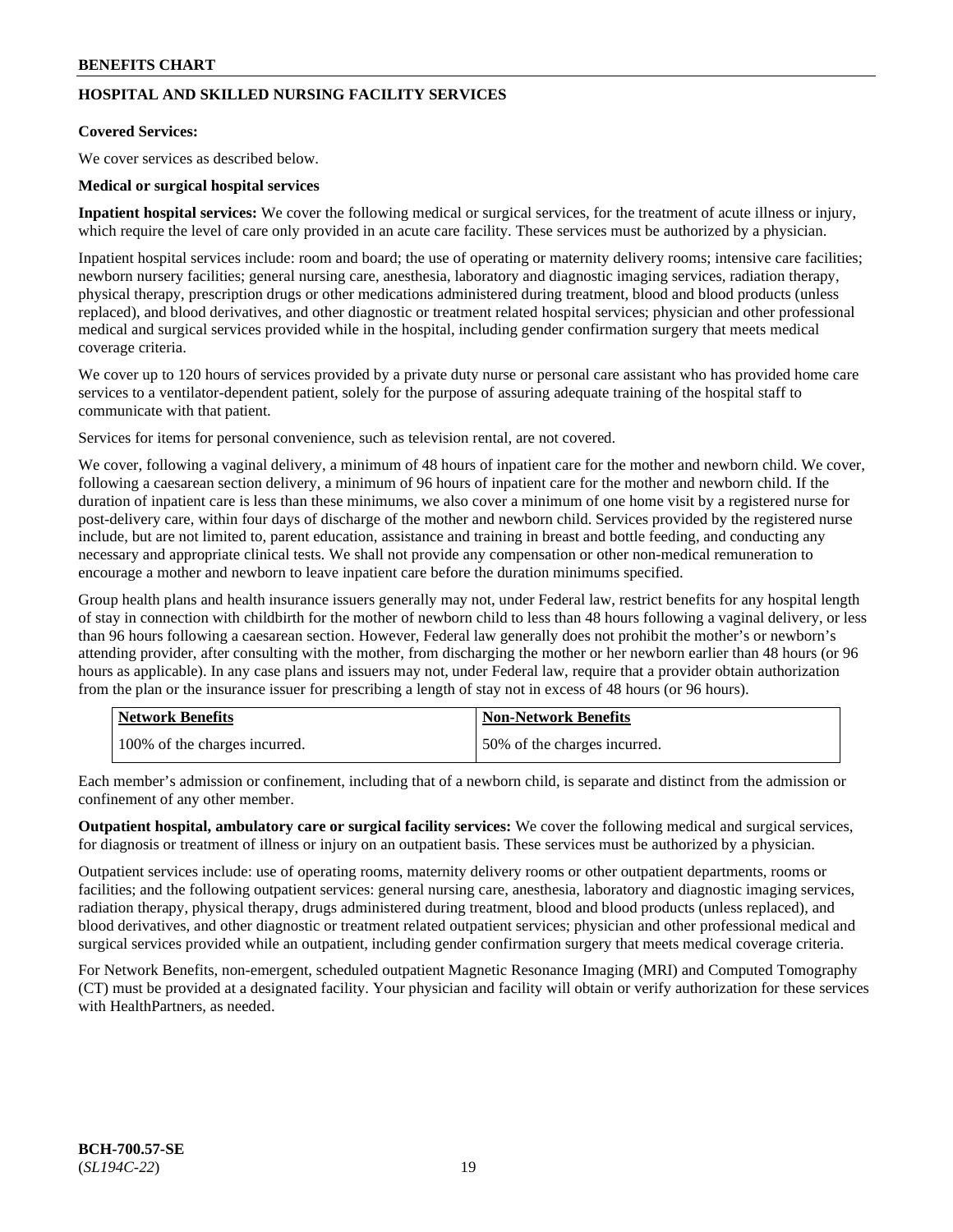To see the benefit level for diagnostic imaging services, laboratory services and physical therapy, see benefits under Diagnostic Imaging Services, Laboratory Services and Physical Therapy in this Benefits Chart.

| <b>Network Benefits</b>       | Non-Network Benefits         |
|-------------------------------|------------------------------|
| 100% of the charges incurred. | 50% of the charges incurred. |

#### **Skilled nursing facility care**

We cover room and board, daily skilled nursing and related ancillary services for post-acute treatment and rehabilitative care of illness or injury that meets medical coverage criteria.

| Network Benefits                              | <b>Non-Network Benefits</b>                   |
|-----------------------------------------------|-----------------------------------------------|
| 100% of the charges incurred.                 | 150% of the charges incurred.                 |
| Limited to 120 day maximum per calendar year. | Limited to 120 day maximum per calendar year. |

Each day of services provided under the Network Benefits and Non-Network Benefits combined, counts toward the maximums shown above.

#### **Not Covered:**

- Services for items for personal convenience, such as television rental.
- See "Services Not Covered" in the Group Membership Contract.

# **INFERTILITY DIAGNOSIS**

#### **Covered Services:**

We cover the diagnosis of infertility. These services include diagnostic procedures and tests provided in connection with an infertility evaluation, office visits and consultations to diagnose infertility.

| <b>Network Benefits</b>       | <b>Non-Network Benefits</b> |
|-------------------------------|-----------------------------|
| 100% of the charges incurred. | See Network Benefits.       |

Coverage is limited to office visits and consultations to diagnose infertility. Treatment is not covered.

# **Not Covered:**

- Infertility/fertility treatment, including but not limited to, office visits, laboratory services and diagnostic imaging services and fertility drugs; reversal of sterilization; and sperm, ova or embryo acquisition, retrieval or storage; however, we do cover office visits and consultations to diagnose infertility.
- Services related to the establishment of surrogate pregnancy and fees for a surrogate. However, pregnancy and maternity services are covered for a member under this Benefits Chart, including a surrogate pregnancy.
- See "Services Not Covered" in the Group Membership Contract.

# **LABORATORY SERVICES**

#### **Covered Services:**

We cover laboratory tests when ordered by a provider and provided in a clinic or outpatient hospital facility.

To see the benefit level for inpatient hospital or skilled nursing facility services, see benefits under Inpatient Hospital and Skilled Nursing Facility Services in this Benefits Chart.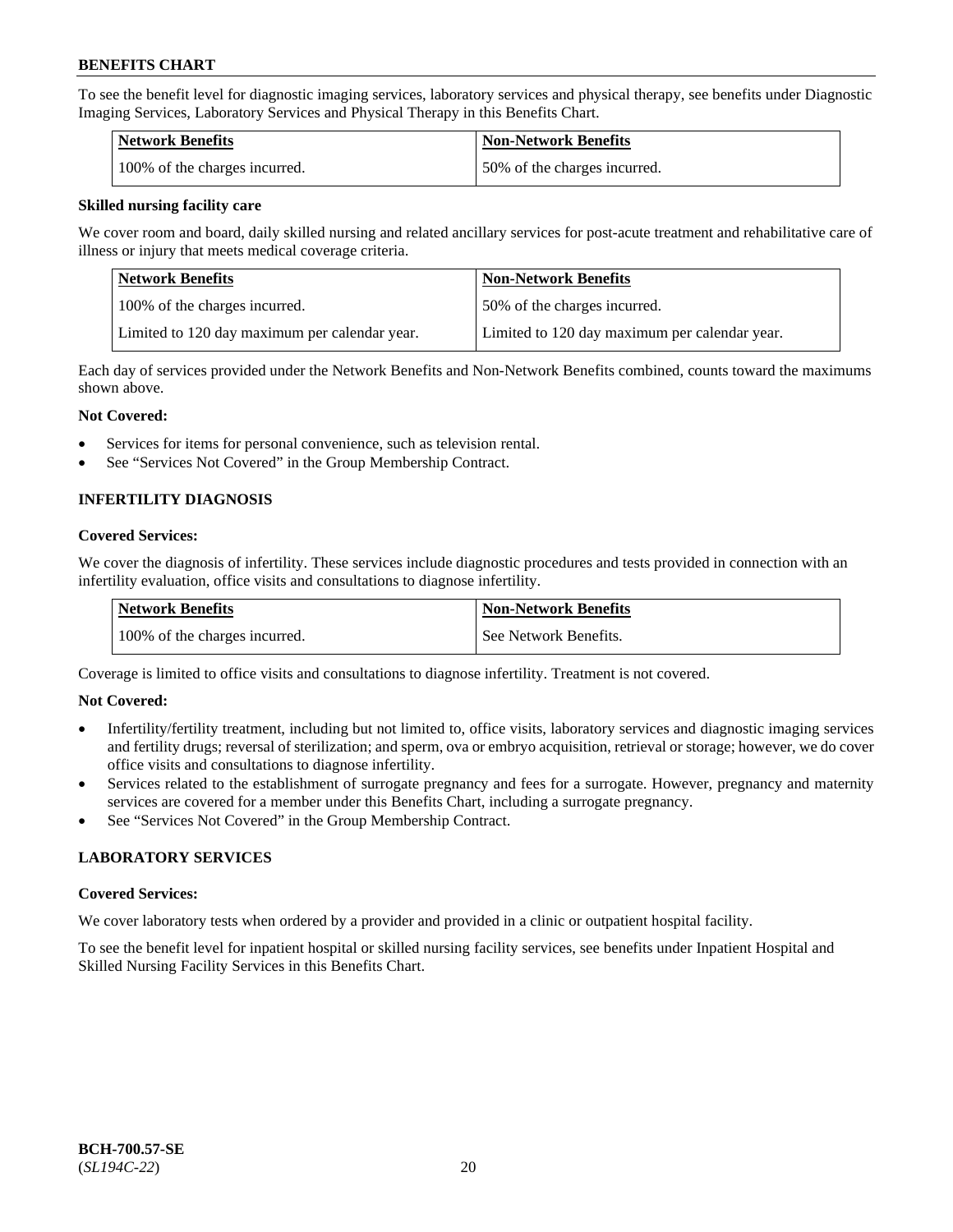**Prostate-specific antigen (PSA) testing.** We cover prostate cancer screening for men 40 years of age or over who are symptomatic or in a high-risk category and for all men 50 years of age or older.

| <b>Network Benefits</b>       | <b>Non-Network Benefits</b>  |
|-------------------------------|------------------------------|
| 100% of the charges incurred. | 50% of the charges incurred. |

#### **All other laboratory services**

#### **Services for illness or injury**

| Network Benefits              | <b>Non-Network Benefits</b>  |
|-------------------------------|------------------------------|
| 100% of the charges incurred. | 50% of the charges incurred. |

#### **Preventive services**

Laboratory services associated with preventive services are covered at the benefit level shown in the "Preventive Services" section of this Benefits Chart.

#### **Not Covered:**

• See "Services Not Covered" in the Group Membership Contract.

# **LYME DISEASE SERVICES**

#### **Covered Services:**

We cover services for the treatment of Lyme disease.

| <b>Network Benefits</b>                                | <b>Non-Network Benefits</b>                                  |
|--------------------------------------------------------|--------------------------------------------------------------|
| Coverage level is same as corresponding Network        | Coverage level is same as corresponding Non-Network          |
| Benefit, depending on type of service provided such as | Benefit, depending on type of service provided, such as      |
| Office Visits for Illness or Injury, Inpatient or      | Office Visits for Illness or Injury, Inpatient or Outpatient |
| <b>Outpatient Hospital Services.</b>                   | <b>Hospital Services.</b>                                    |

# **Not Covered:**

• See "Services Not Covered" in the Group Membership Contract.

# **MASTECTOMY RECONSTRUCTION BENEFIT**

#### **Covered Services:**

We cover reconstruction of the breast on which the mastectomy has been performed; surgery and reconstruction of the other breast to produce symmetrical appearance, and prostheses and physical complications of all stages of mastectomy, including lymphedemas.

| <b>Network Benefits</b>                                 | <b>Non-Network Benefits</b>                             |
|---------------------------------------------------------|---------------------------------------------------------|
| Coverage level is same as corresponding Network         | Coverage level is same as corresponding Non-Network     |
| Benefit, depending on type of service provided, such as | Benefit, depending on type of service provided, such as |
| Office Visits for Illness or Injury, Inpatient or       | Office Visits for Illness or Injury, Inpatient or       |
| <b>Outpatient Hospital Services.</b>                    | Outpatient Hospital Services.                           |

### **Not Covered:**

• See "Services Not Covered" in the Group Membership Contract.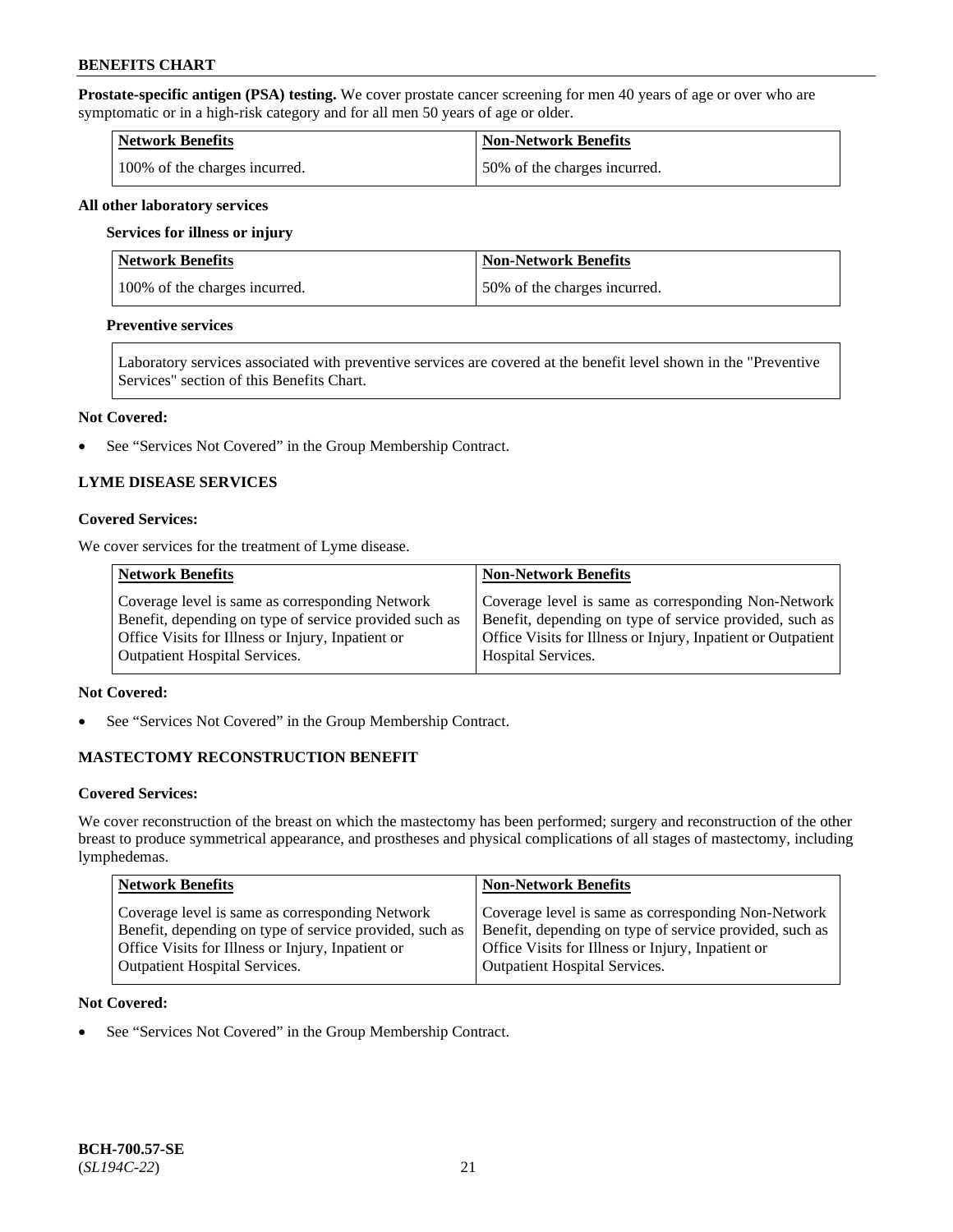# **MEDICATION THERAPY DISEASE MANAGEMENT PROGRAM**

#### **Covered Services:**

If you meet our criteria for coverage, you may qualify for our Medication Therapy Disease Management Program.

The program covers consultations with a designated pharmacist.

Covered services are based on established medical policies, which are subject to periodic review and modification by the medical directors. These medical policies (medical coverage criteria) are available online at [healthpartners.com](https://www.healthpartners.com/hp/index.html) or by calling Member Services.

| Network Benefits                                            | <b>Non-Network Benefits</b> |
|-------------------------------------------------------------|-----------------------------|
| 100% of the charges incurred.<br>Deductible does not apply. | No Coverage.                |

#### **Not Covered:**

See "Services Not Covered" in the Group Membership Contract.

# **OFFICE VISITS FOR ILLNESS OR INJURY**

#### **Covered Services:**

We cover the following when medically necessary: professional medical and surgical services and related supplies, including biofeedback, of physicians and other health care providers; blood and blood products (unless replaced) and blood derivatives.

We cover diagnosis and treatment of illness or injury to the eyes. Where contact or eyeglass lenses are prescribed as medically necessary for the post-operative treatment of cataracts or for the treatment of aphakia, acute or chronic corneal pathology, or keratoconous, we cover the initial evaluation, lenses and fitting. Members must pay for lens replacement beyond the initial pair.

We also provide coverage for the initial physical evaluation of a child if it is ordered by a Minnesota juvenile court.

Services received via video, e-visit or telephone are covered under the "Telehealth/Telemedicine Services" section.

#### **Office Visits**

| Network Benefits              | <b>Non-Network Benefits</b>  |
|-------------------------------|------------------------------|
| 100% of the charges incurred. | 50% of the charges incurred. |

# **Convenience clinics**

| <b>Network Benefits</b>       | <b>Non-Network Benefits</b>  |
|-------------------------------|------------------------------|
| 100% of the charges incurred. | 50% of the charges incurred. |

#### **Injections administered in a physician's office, other than immunizations**

# **Allergy injections**

| Network Benefits              | <b>Non-Network Benefits</b>  |
|-------------------------------|------------------------------|
| 100% of the charges incurred. | 50% of the charges incurred. |

#### **All other injections**

| Network Benefits              | <b>Non-Network Benefits</b>  |
|-------------------------------|------------------------------|
| 100% of the charges incurred. | 50% of the charges incurred. |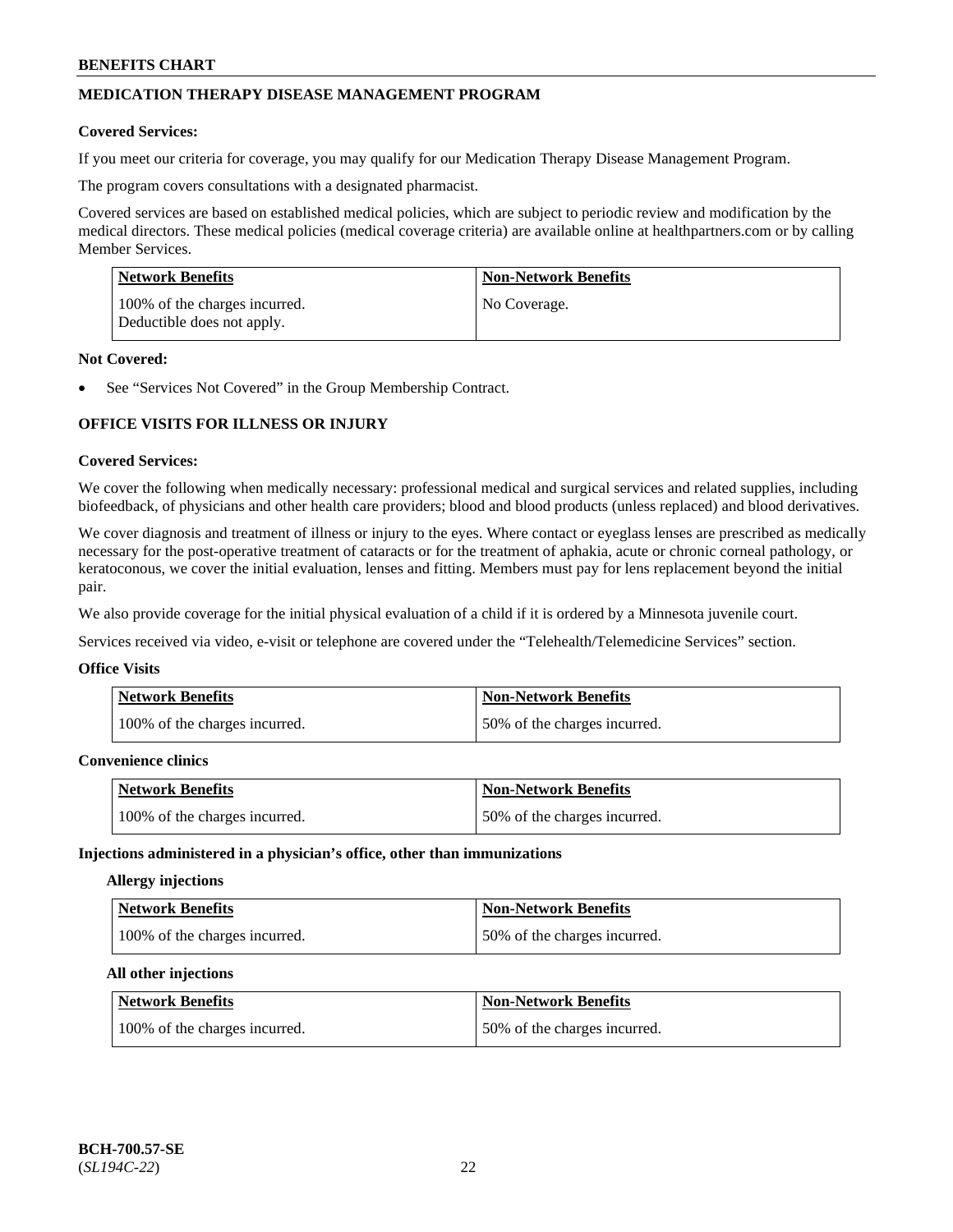# **Not Covered:**

- Court ordered treatment, except as described in this Benefits Chart under "Mental Health Services" and "Office Visits for Illness or Injury" or as otherwise required by law.
- See "Services Not Covered" in the Group Membership Contract.

### **PEDIATRIC AUTOIMMUNE NEUROPSYCHIATRIC DISORDERS ASSOCIATED WITH STREPTOCOCCAL INFECTIONS (PANDAS) AND PEDIATRIC ACUTE-ONSET NEUROPSYCHIATRIC SYNDROME (PANS) TREATMENT**

#### **Definitions:**

**Pediatric acute-onset neuropsychiatric syndrome.** This means a class of acute-onset obsessive compulsive or tic disorders or other behavioral changes presenting in children and adolescents that are not otherwise explained by another known neurologic or medical disorder.

**Pediatric autoimmune neuropsychiatric disorders associated with streptococcal infections.** This means a condition in which a streptococcal infection in a child or adolescent causes the abrupt onset of clinically significant obsessions, compulsions, tics, or other neuropsychiatric symptoms or behavioral changes, or a relapsing and remitting course of symptom severity.

### **Covered Services:**

We cover treatment for pediatric autoimmune neuropsychiatric disorders associated with streptococcal infections (PANDAS) and for treatment for pediatric acute-onset neuropsychiatric syndrome (PANS). Treatments that must be covered under this section must be recommended by the member's licensed health care professional and include but are not limited to antibiotics, medication and behavioral therapies to manage neuropsychiatric symptoms, plasma exchange, and immunoglobulin.

| <b>Network Benefits</b>                                 | <b>Non-Network Benefits</b>                             |
|---------------------------------------------------------|---------------------------------------------------------|
| Coverage level is same as corresponding Network         | Coverage level is same as corresponding Non-Network     |
| Benefit, depending on type of service provided, such as | Benefit, depending on type of service provided, such as |
| Office Visits for Illness or Injury, Inpatient or       | Office Visits for Illness or Injury, Inpatient or       |
| <b>Outpatient Hospital Services.</b>                    | <b>Outpatient Hospital Services.</b>                    |

### **Not Covered:**

See "Services Not Covered" in the Group Membership Contract.

# **PEDIATRIC EYEWEAR**

#### **Covered Services:**

We cover pediatric eyewear for children.

Routine eye exams are covered under the "Preventive Services" section.

| <b>Network Benefits</b>       | Non-Network Benefits |
|-------------------------------|----------------------|
| 100% of the charges incurred. | No Coverage.         |

#### **Limitations:**

- Coverage under this provision will continue until the end of the month in which the child turns age 19.
- Limited to one of the following per calendar year:
	- o one pair of eyeglasses including one set of prescription lenses, frames from our designated eyewear collection, and antiscratch coating; or
		- o one pair of non-disposable contact lenses; or
	- o a one-year supply of disposable contact lenses
- Contact lens fittings are limited to two per calendar year.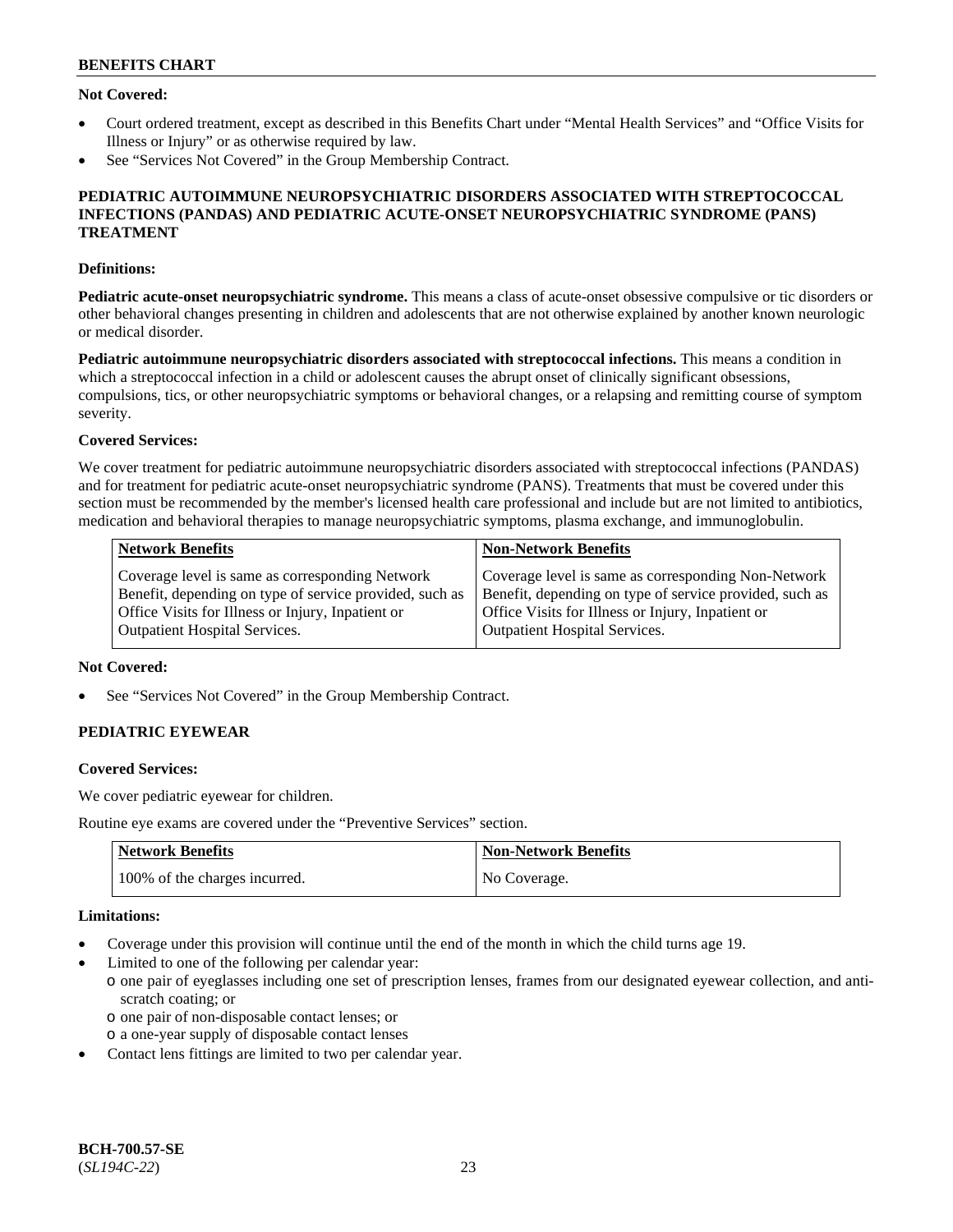# **Not Covered:**

- Frames that are not included in our designated eyewear collection. However, one pair of lenses will be covered if a member chooses frames outside the designated eyewear collection.
- More than one pair of lenses or frames or non-disposable contacts per calendar year, regardless of the reason. This includes replacement of eyeglasses or contact lenses due to loss, breakage, theft, or change in prescription.
- Safety glasses or goggles for sports or vocational reasons.
- Upgrades including, but not limited to, UV protection and no-line multifocal lenses.
- See "Services Not Covered" in the Group Membership Contract.

# **PHYSICAL THERAPY, OCCUPATIONAL THERAPY AND SPEECH THERAPY**

# **Covered Services:**

We cover the following physical therapy, occupational therapy and speech therapy services:

- rehabilitative care to correct the effects of illness or injury;
- habilitative care rendered for congenital, developmental or medical conditions which have significantly limited the successful initiation of normal speech and normal motor development.

Massage therapy which is performed in conjunction with other treatment/modalities by a physical occupational therapist, is part of a prescribed treatment plan and is not billed separately is covered.

We cover services provided in a clinic. We also cover physical therapy provided in an outpatient hospital facility. To see the benefit level for inpatient hospital or skilled nursing facility services, see benefits under Inpatient Hospital and Skilled Nursing Facility Services.

### **Rehabilitative care**

| <b>Network Benefits</b>       | <b>Non-Network Benefits</b>                                                               |
|-------------------------------|-------------------------------------------------------------------------------------------|
| 100% of the charges incurred. | 50% of the charges incurred.                                                              |
|                               | Physical and Occupational Therapy combined are<br>limited to 20 visits per calendar year. |
|                               | Speech Therapy is limited to 20 visits per calendar year.                                 |

# **Habilitative care**

| <b>Network Benefits</b>       | <b>Non-Network Benefits</b>                                                                       |
|-------------------------------|---------------------------------------------------------------------------------------------------|
| 100% of the charges incurred. | 50% of the charges incurred.                                                                      |
|                               | Physical, Occupational and Speech Therapy combined<br>are limited to 20 visits per calendar year. |

# **Not Covered:**

- Massage therapy for the purpose of comfort or convenience of the member.
- See "Services Not Covered" in the Group Membership Contract.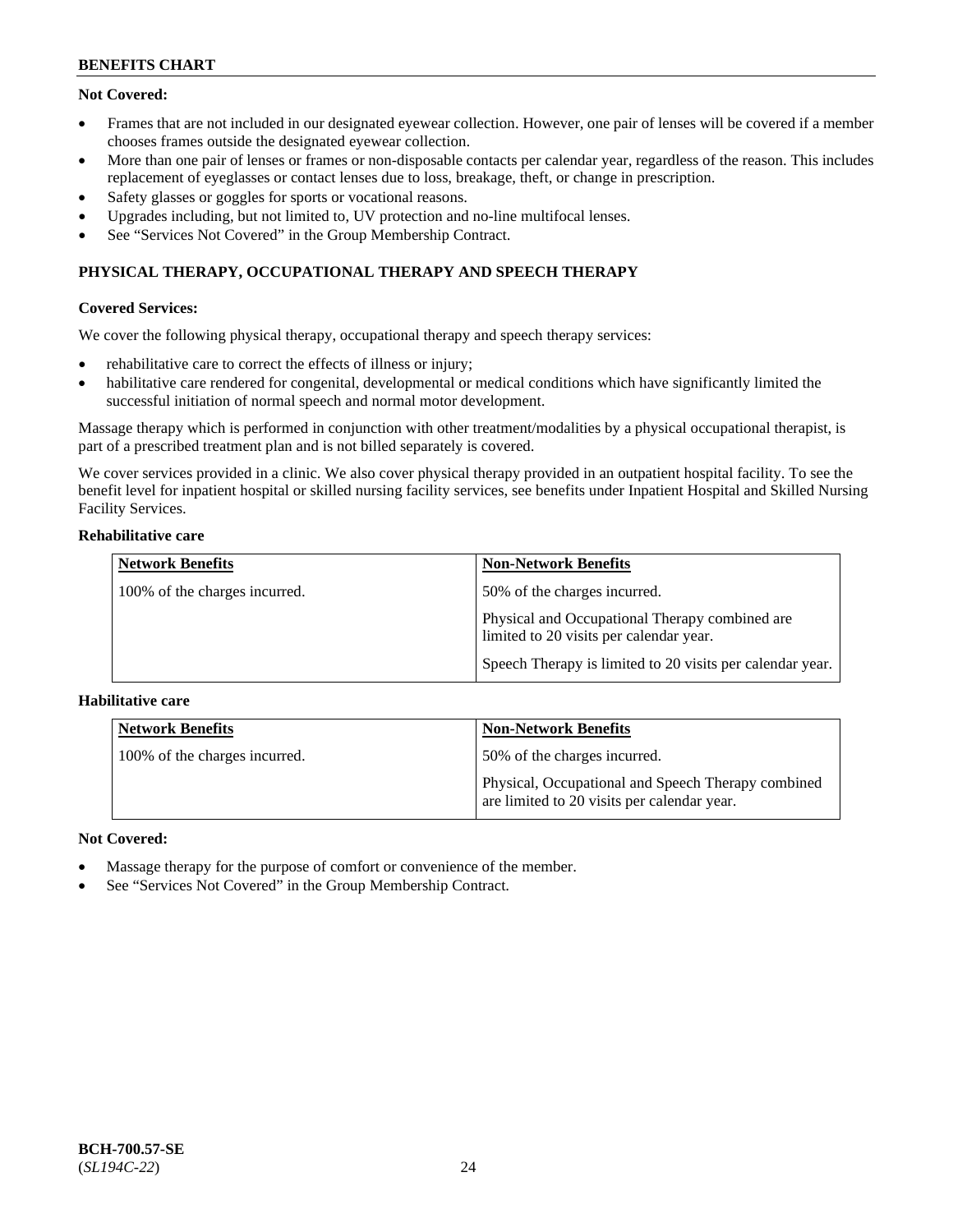# **PORT WINE STAIN REMOVAL SERVICES**

#### **Covered Services:**

We cover port wine stain removal services.

| <b>Network Benefits</b>                                | <b>Non-Network Benefits</b>                                  |
|--------------------------------------------------------|--------------------------------------------------------------|
| Coverage level is same as corresponding Network        | Coverage level is same as corresponding Non-Network          |
| Benefit, depending on type of service provided such as | Benefit, depending on type of service provided, such as      |
| Office Visits for Illness or Injury, Inpatient or      | Office Visits for Illness or Injury, Inpatient or Outpatient |
| <b>Outpatient Hospital Services.</b>                   | Hospital Services.                                           |

#### **Not Covered:**

See "Services Not Covered" in the Group Membership Contract.

# **PRE-DIABETES DISEASE MANAGEMENT PROGRAM**

#### **Covered Services:**

If you meet our criteria for coverage, you may qualify for the Pre-diabetes Disease Management Program through Omada Health. The program covers group health coaching which focuses on weight loss, exercise, behavior modification and health education at select locations determined by the plan.

| <b>Network Benefits</b>                                     | <b>Non-Network Benefits</b> |
|-------------------------------------------------------------|-----------------------------|
| 100% of the charges incurred.<br>Deductible does not apply. | Not applicable.             |

#### **Not Covered:**

See "Services Not Covered" in the Group Membership Contract.

# **PRESCRIPTION DRUG SERVICES**

# **Covered Services:**

We cover prescription drugs and medications that can be self-administered or are administered in a physician's office. We cover off-label use of formulary drugs to treat cancer if the drug is recognized for the treatment of cancer in any authoritative compendia used by the Medicare program.

We cover orally administered anticancer drugs at the applicable benefit level under outpatient drugs below. We are in compliance with Minnesota Statute 62A.3075 because we do not cover orally administered anticancer drugs under our specialty drug benefit.

We will refill a prescription for eye drops covered under this Benefits Chart if the member requests a refill and original prescription specified that additional quantities would be needed, providing the refill request does not exceed the quantities needed, and the following conditions are met:

- If the member requests a 30-day refill supply, the request must be made between 21 and 30 days of the later of (a) the original date that the prescription was distributed to the member or (b) the date that the most recent refill was distributed to the member; or
- If the member requests a 90-day refill supply, the request must be made between 75 and 90 days of the later of (a) the original date that the prescription was distributed to the member or (b) the date that the most recent refill was distributed to the member.

A licensed pharmacist may prescribe and dispense self-administered hormonal contraceptives, nicotine replacement medications, and opiate antagonists for the treatment of an acute opiate overdose in accordance with section 151.37, subdivision 14, 15, or 16, under the same terms of coverage that would apply had the prescription drug been prescribed by a licensed physician, physician assistant, or advanced practice nurse practitioner. If the plan excludes coverage for selfadministered hormonal contraceptives, they will not be covered under this provision.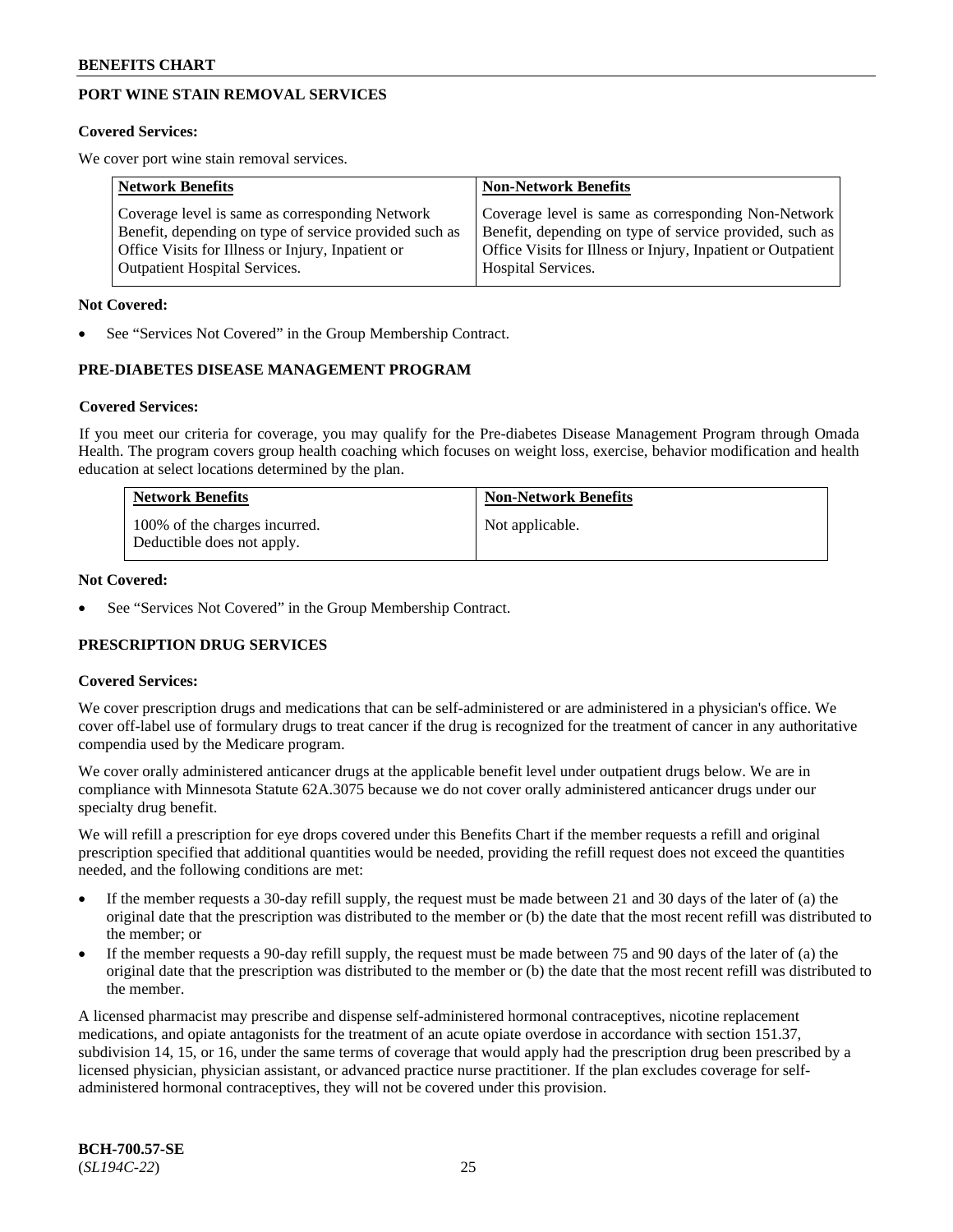**For Network Benefits, drugs and medications must be part of the formulary and obtained at a Network Pharmacy.**

**For Non-Network Benefits, drugs and medications must be part of the formulary.** 

**See the Formulary definition for information on the Formulary Exception Process available to you.**

**If a member copayment is required, you must pay one member copayment for each 31-day supply, or portion thereof, unless otherwise indicated below.**

#### **Outpatient drugs (except as specified below)**

| <b>Network Benefits</b>                                                                                                                                      | <b>Non-Network Benefits</b>  |
|--------------------------------------------------------------------------------------------------------------------------------------------------------------|------------------------------|
| 100% of the charges incurred.                                                                                                                                | 50% of the charges incurred. |
| Formulary insulin is considered preventive and is not<br>subject to your deductible. In no event will your cost for<br>a formulary insulin drug exceed \$25. |                              |

**Cost-Sharing Limits for Insulin:** We are required to limit your cost-sharing on prescription insulin to no more than the net price of the prescription insulin drug. This requirement applies at the point of sale, including deductible payments and the costsharing amounts charged once the deductible is met.

**Cost-sharing.** This means a deductible payment, copayment, or coinsurance amount that you must pay for covered prescription insulin in accordance with the terms and conditions of this health plan.

**Net price.** This means our cost for prescription insulin, including any rebates or discounts received by or accrued directly or indirectly to us from a drug manufacturer or pharmacy benefit manager.

# **Mail order drugs**

| <b>Network Benefits</b>                                                                                                                                                                   | <b>Non-Network Benefits</b>                                                                                                |
|-------------------------------------------------------------------------------------------------------------------------------------------------------------------------------------------|----------------------------------------------------------------------------------------------------------------------------|
| For your convenience, you may also get up to a 93-day<br>supply of outpatient formulary prescription drugs that<br>can be self-administered through the designated mail<br>order service. | See Network Mail Order Drugs benefit.<br>Mail order drugs are only available through the<br>designated mail order service. |
| Specialty Drugs are not available through the mail order<br>service.                                                                                                                      |                                                                                                                            |

# **Specialty Drugs that are self-administered**

| <b>Network Benefits</b>                                                                                                                    | <b>Non-Network Benefits</b> |
|--------------------------------------------------------------------------------------------------------------------------------------------|-----------------------------|
| 100% of the charges incurred.                                                                                                              | No Coverage.                |
| For Network Benefits, specialty drugs are limited to<br>drugs on the specialty drug list and must be obtained<br>from a designated vendor. |                             |

# **Drugs for the treatment of growth deficiency**

| <b>Network Benefits</b>                                                                                                                            | <b>Non-Network Benefits</b>  |
|----------------------------------------------------------------------------------------------------------------------------------------------------|------------------------------|
| 100% of the charges incurred.                                                                                                                      | 50% of the charges incurred. |
| For Network Benefits, growth deficiency drugs are<br>limited to drugs on the specialty drug list and must be<br>obtained from a designated vendor. |                              |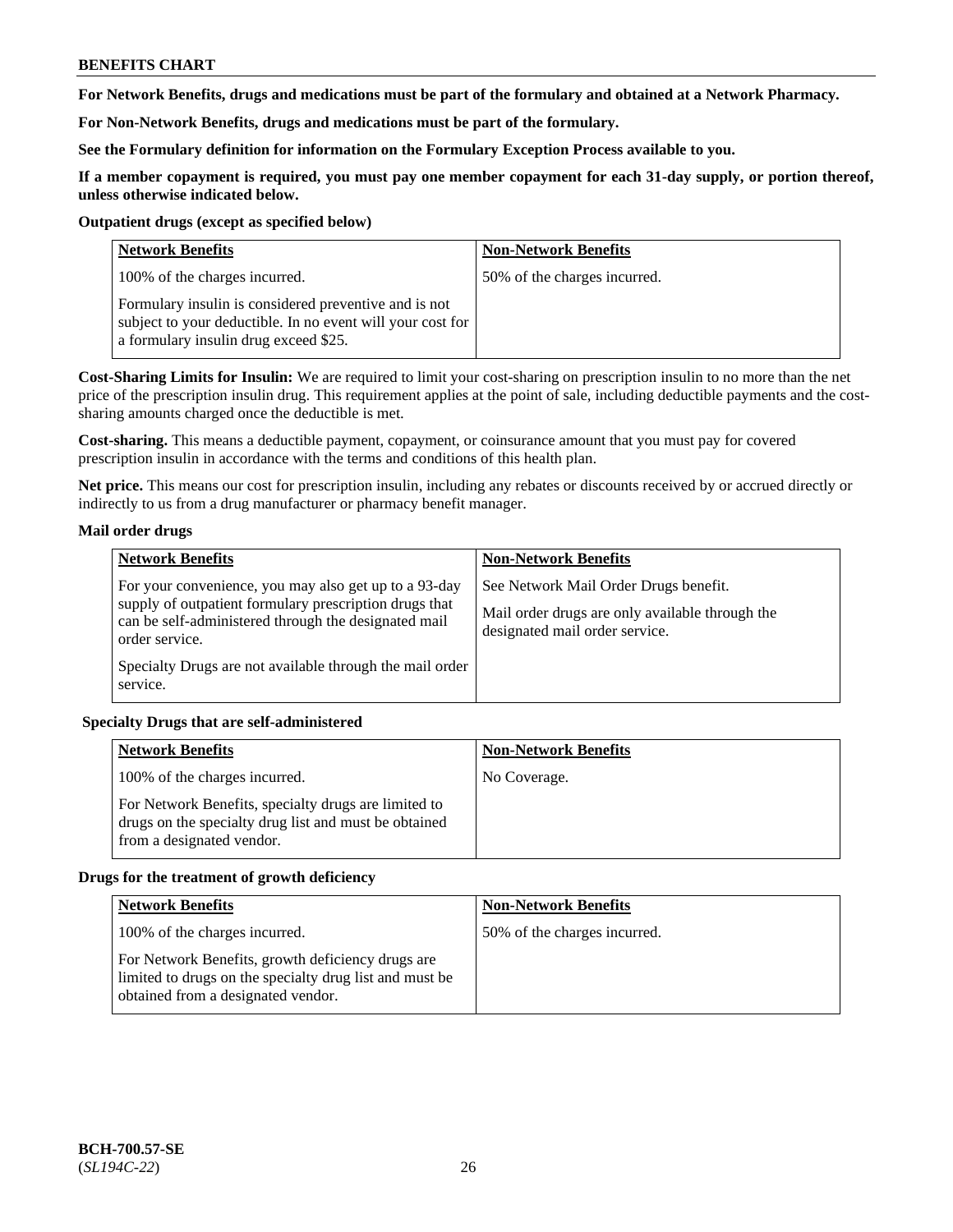# **Tobacco cessation drugs are covered for all FDA – approved tobacco cessation drugs for a minimum of 90 days**

| Network Benefits                                            | <b>Non-Network Benefits</b>  |
|-------------------------------------------------------------|------------------------------|
| 100% of the charges incurred.<br>Deductible does not apply. | 50% of the charges incurred. |

#### **Contraceptive drugs**

| <b>Network Benefits</b>                                                                                                                                        | <b>Non-Network Benefits</b>  |
|----------------------------------------------------------------------------------------------------------------------------------------------------------------|------------------------------|
| 100% of the charges incurred for formulary drugs.<br>Deductible does not apply.                                                                                | 50% of the charges incurred. |
| If a physician requests that a non-formulary<br>contraceptive drug be dispensed as written the drug will<br>be covered at 100%, not subject to the deductible. |                              |

**ACA preventive medications.** We cover preventive medications currently recommended by USPSTF with an A or B rating if they are prescribed by your medical provider and they are listed on our Commercial ACA Preventive Drug List. Preventive medications are subject to periodic review and modification. Changes would be effective in accordance with the federal rules and reflected in our current medical coverage criteria for preventive care services.

| Network Benefits                                            | <b>Non-Network Benefits</b>  |
|-------------------------------------------------------------|------------------------------|
| 100% of the charges incurred.<br>Deductible does not apply. | 50% of the charges incurred. |

# **Limitations:**

- Certain drugs may require prior authorization as indicated on the formulary. HealthPartners may require prior authorization for the drug and also the site where the drug will be provided. Certain drugs are subject to our utilization review process and quantity limits, as indicated on our formulary.
- Certain non-formulary drugs require prior authorization. In addition, certain drugs may be subject to any quantity limits applied as part of our trial program. The trial drug program applies to new prescriptions for certain drugs which have high toxicity, low tolerance, high costs and/or high potential for waste. Trial drugs are indicated on the formulary and/or the Specialty Drug List. Your first fill of a trial drug may be limited to less than a month supply. If the drug is well tolerated and effective, you will receive the remainder of your first month supply.
- If a member requests a brand name drug when there is a generic equivalent, the brand name drug will be covered up to the charge that would apply to the generic drug, minus any required copayment. If a physician requests that a brand name drug be dispensed as written, and we determine the brand name drug is medically necessary, the drug will be paid at the Outpatient Drugs benefit.
- We may require members to try over-the-counter (OTC) drug alternatives before approving more costly formulary prescription drugs.
- Unless otherwise specified in the "Prescription Drug Services" section, you may receive up to a 31-day supply per prescription.
- A 93-day supply will be covered and dispensed only at pharmacies that participate in our extended day supply program
- New prescriptions to treat certain chronic conditions are limited to a 31-day supply.
- No more than a 31-day supply of Specialty Drugs will be covered and dispensed at a time, unless it's a manufacturer supplied drug that cannot be split that supplies the member with more than a 31-day supply.
- The member copayment for a drug will not exceed the cost of the drug.

# **Not Covered:**

- Replacement of prescription drugs, medications, equipment and supplies due to loss, damage or theft.
- Nonprescription (over the counter) drugs or medications, including, but not limited to, vitamins, supplements, homeopathic remedies, and non-FDA approved drugs unless listed on the formulary and prescribed by a physician or legally authorized health care provider under applicable state and federal law. We cover off-label use of drugs to treat cancer as specified in the "Prescription Drug Services" section of this Benefits Chart. This exclusion does not include over-the-counter contraceptives for women as allowed under the Affordable Care Act when the member obtains a prescription for the item. In addition, if the member obtains a prescription, this exclusion does not include aspirin to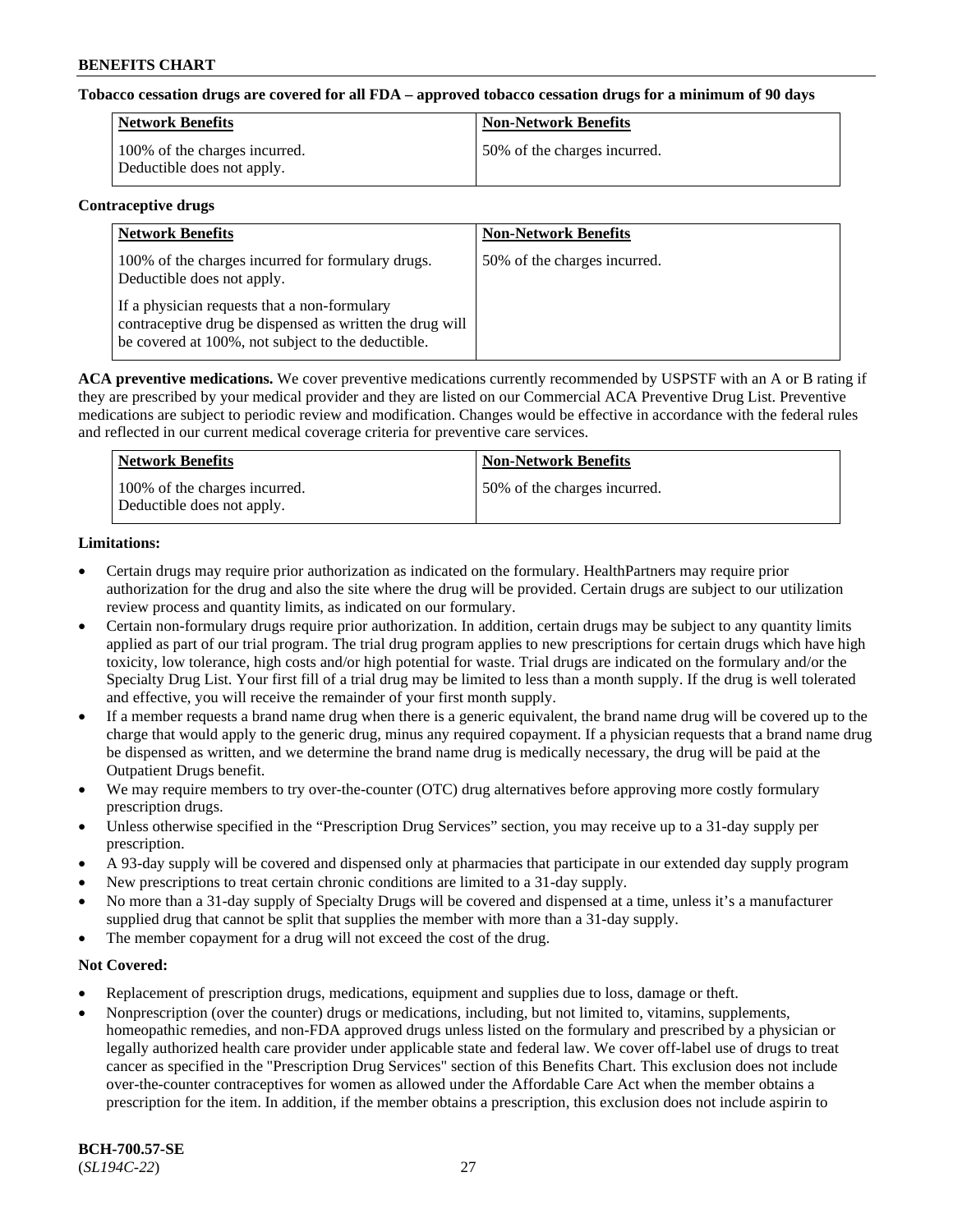prevent cardiovascular disease for men and women of certain ages; folic acid supplements for women who may become pregnant; fluoride chemoprevention supplements for children without fluoride in their water source; and iron supplements for children ages 6-12 months who are at risk of anemia.

- Drugs on the Excluded Drug List. The Excluded Drug List includes select drugs within a therapy class that are not eligible for coverage. This includes drugs that may be excluded for certain indications. However, you may request coverage for a drug on the Excluded Drug List by requesting an exception to the formulary under the formulary exception process described in the definition of formulary in this Benefits Chart. The Excluded Drug List is available at [healthpartners.com](http://www.healthpartners.com/)
- Drugs that are newly approved by the FDA until they are reviewed and approved by HealthPartners Pharmacy and Therapeutics Committee. However, you may request coverage for a drug that is newly approved by the FDA by requesting an exception to the formulary under the formulary exception process described in the definition of formulary in the Benefits Chart.
- All drugs used for sexual dysfunction.
- Fertilty drugs.
- Medical cannabis.
- Medical devices approved by the FDA will not be covered under the "Prescription Drug Services" section unless they are on our formulary. Covered medical devices are generally submitted and reimbursed under your medical benefits.
- See "Services Not Covered" in the Group Membership Contract.

# **PREVENTIVE SERVICES**

# **Applicable Definitions:**

**Routine Preventive Services** are routine healthcare services that include screenings, check-ups and counseling to prevent illness, disease or other health problems before symptoms occur.

**Diagnostic Services** are services to help a provider understand your symptoms, diagnose illness and decide what treatment may be needed. They may be the same services that are listed as preventive services, but they are being used as diagnostic services. Your provider will determine if these services are preventive or diagnostic. These services are not preventive if received as part of a visit to diagnose, manage or maintain an acute or chronic medical condition, illness or injury. When that occurs, unless otherwise indicated below, standard deductibles, copayments or coinsurance apply.

# **Covered Services:**

We cover preventive services that meet any of the requirements under the Affordable Care Act (ACA) shown in the bulleted items below. These preventive services are covered at 100% under the network benefits with no deductible, copayments or coinsurance. (If a preventive service is not required by the ACA and it is covered at a lower benefit level or if a group qualifies for an exemption or accommodation for certain benefits under the ACA, it will be specified below). Preventive benefits mandated under the ACA are subject to periodic review and modification. Changes would be effective in accordance with the federal rules. Preventive services mandated by the ACA include:

- Evidence-based items or services that have in effect a rating of A or B in the current recommendations of the United States Preventive Services Task Force with respect to the individual;
- Immunizations for routine use in children, adolescents, and adults that have in effect a recommendation from the Advisory Committee on Immunization Practices of the Centers for Disease Control and Prevention with respect to the individual;
- With respect to infants, children, and adolescents, evidence-informed preventive care and screenings provided for in comprehensive guidelines supported by the Health Resources and Services Administration; and
- With respect to women, preventive care and screenings provided for in comprehensive guidelines supported by the Health Resources and Services Administration.

Covered services are based on established medical policies, which are subject to periodic review and modification by the medical or dental directors. These medical policies (medical coverage criteria) are available by calling Member Services, or logging on to your "*my*HealthPartners" account at [healthpartners.com.](http://www.healthpartners.com/)

A complete list of preventive care services recommended under the U.S. Preventive Task Force (USPSTF) is available online at [uspreventiveservicestaskforce.org/Page/Name/uspstf-a-and-b-recommendations.](https://www.uspreventiveservicestaskforce.org/Page/Name/uspstf-a-and-b-recommendations-by-date/)

HHS: [healthcare.gov/coverage/preventive-care-benefits](https://www.healthcare.gov/coverage/preventive-care-benefits/)

CDC: [cdc.gov/vaccines/schedules/index.html](https://www.cdc.gov/vaccines/schedules/index.html)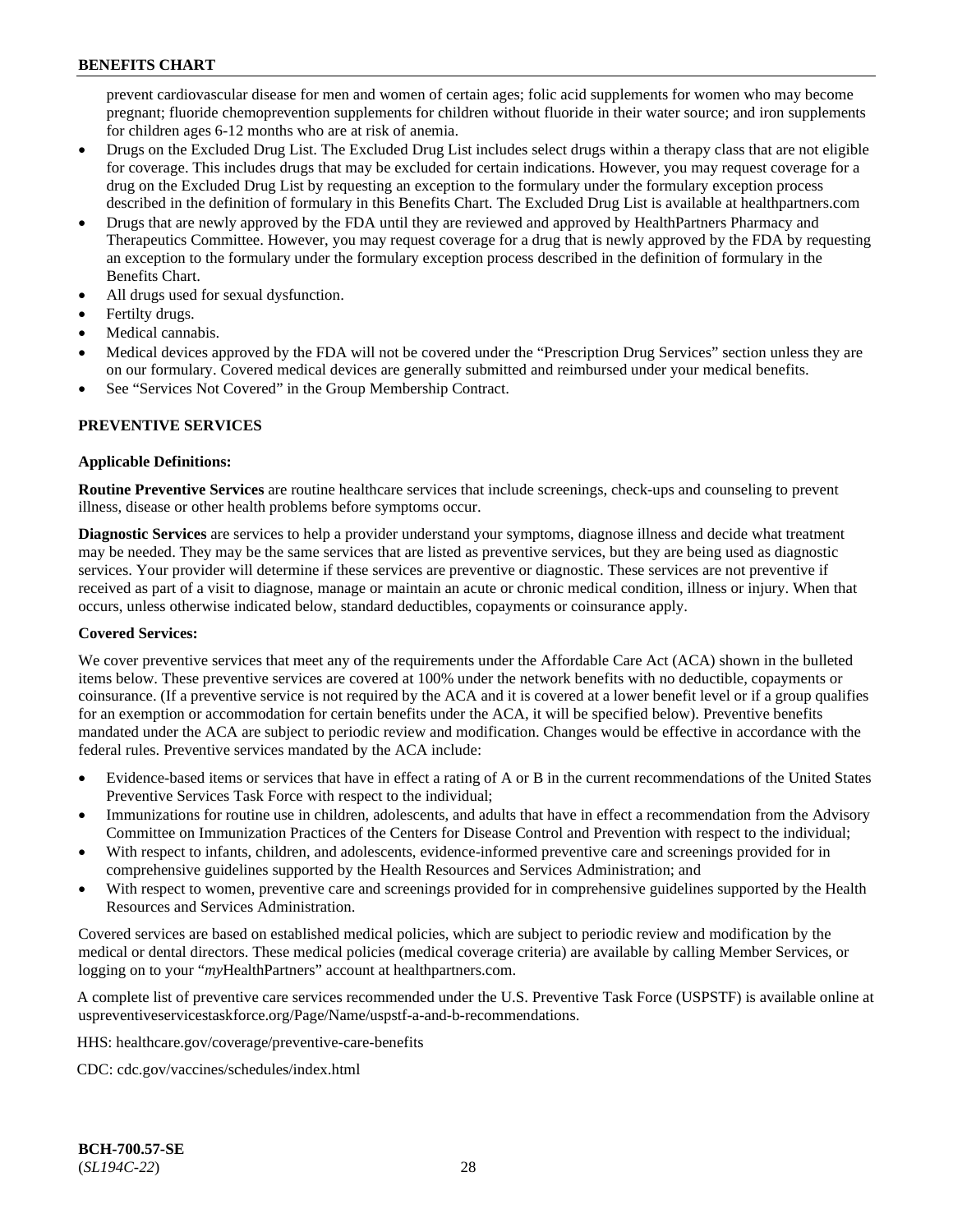# **ACA and state mandated preventive services are covered as follows:**

**Routine health exams and periodic health assessments.** A physician or health care provider will counsel you as to how often health assessments are needed based on age, sex and health status. This includes screening for tobacco use, at least two tobacco cessation attempts per year (for those who use tobacco products), all FDA approved tobacco cessation medications including over-the-counter drugs (as shown in the "Prescription Drug Services" Section) and at least four counseling sessions of at least ten minutes each for tobacco cessation.

| <b>Network Benefits</b>                                     | <b>Non-Network Benefits</b>  |
|-------------------------------------------------------------|------------------------------|
| 100% of the charges incurred.<br>Deductible does not apply. | 50% of the charges incurred. |

**Child health supervision services**. This includes pediatric preventive services, such as fluoride chemoprevention for children without fluoride in their water source, newborn screenings, appropriate immunizations, developmental assessments and laboratory services appropriate to the age of the child from birth to 72 months, and appropriate immunizations until the end of the month in which the child turns 19, as defined by the Standards of Child Health Care issued by the American Academy of Pediatrics. We cover at least five child health supervision visits from birth to 12 months, three child health supervision visits from 12 months to 24 months, once a year from 24 months to 72 months.

| Network Benefits                                            | <b>Non-Network Benefits</b>  |
|-------------------------------------------------------------|------------------------------|
| 100% of the charges incurred.<br>Deductible does not apply. | 50% of the charges incurred. |

**Routine prenatal care and exams.** This includes the comprehensive package of medical and psychosocial support provided throughout a pregnancy, including risk assessment, serial surveillance, prenatal education, and use of specialized skills and technology when needed, as defined by Standards for Obstetric-Gynecologic Services issued by the American College of Obstetricians and Gynecologists.

| Network Benefits                                            | <b>Non-Network Benefits</b>   |
|-------------------------------------------------------------|-------------------------------|
| 100% of the charges incurred.<br>Deductible does not apply. | 150% of the charges incurred. |

**Routine postnatal care.** This includes health exams, assessments, education and counseling relating to the period immediately after childbirth

| Network Benefits                                            | <b>Non-Network Benefits</b>  |
|-------------------------------------------------------------|------------------------------|
| 100% of the charges incurred.<br>Deductible does not apply. | 50% of the charges incurred. |

**Routine screening procedures for cancer.** This includes colorectal screening, digital rectal examinations, or other cancer screenings recommended by the USPSTF with an A or B rating. Women's preventive health services below describes additional routine screening procedures for cancer.

| Network Benefits                                            | <b>Non-Network Benefits</b>  |
|-------------------------------------------------------------|------------------------------|
| 100% of the charges incurred.<br>Deductible does not apply. | 50% of the charges incurred. |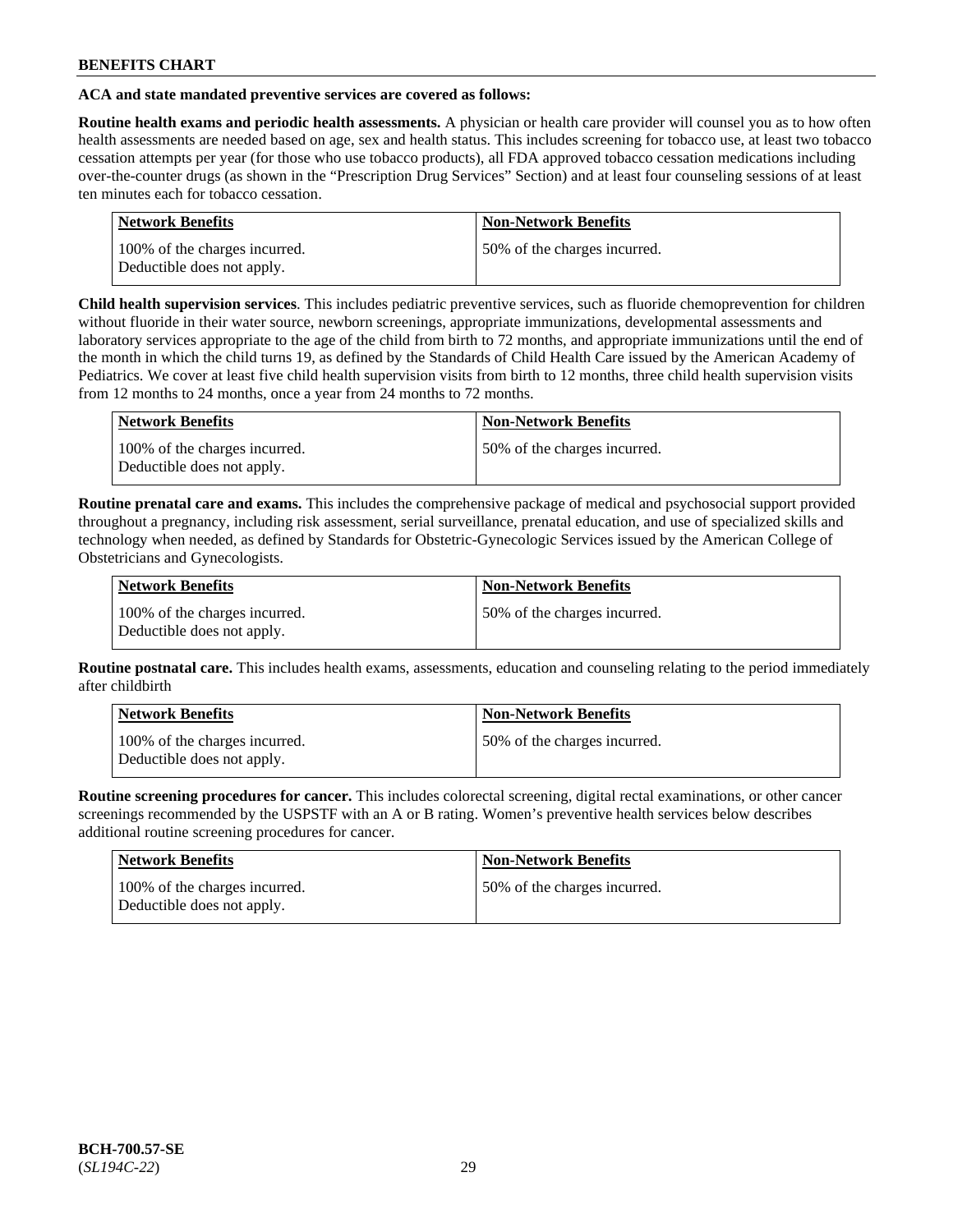**Professional voluntary family planning services.** This includes services to prevent or delay a pregnancy, including counseling and education. Services must be provided by a licensed provider.

| Network Benefits                                            | <b>Non-Network Benefits</b> |
|-------------------------------------------------------------|-----------------------------|
| 100% of the charges incurred.<br>Deductible does not apply. | See Network Benefits.       |

# **Adult immunizations**

| <b>Network Benefits</b>                                     | <b>Non-Network Benefits</b>  |
|-------------------------------------------------------------|------------------------------|
| 100% of the charges incurred.<br>Deductible does not apply. | 50% of the charges incurred. |

**Women's preventive services.**This includes mammograms\*, screenings for cervical cancer (pap smears), breast pumps, human papillomavirus (HPV) testing; counseling for sexually transmitted infections, counseling and screening for human immunodeficiency virus (HIV), and all FDA approved contraceptive methods as prescribed by a doctor, sterilization procedures, education and counseling (see the "Prescription Drug Services" section for coverage of oral contraceptive drugs). For women whose family history is associated with an increased risk for BRCA1 or BRCA2 gene mutations, we cover genetic counseling and BRCA screening without cost sharing, if appropriate and as determined by a physician

**\***Preventive mammogram screening includes digital breast tomosynthesis (3D mammograms) for members at risk for breast cancer.

"At risk for breast cancer" means: (1) having a family history with one or more first- or second-degree relatives with breast cancer; (2) testing positive for BRCA1 or BRCA2 mutations; (3) having heterogeneously dense breasts or extremely dense breasts based on the Breast Imaging Reporting and Data System established by the American College of Radiology; or (4) having a previous diagnosis of breast cancer.

| Network Benefits                                            | <b>Non-Network Benefits</b>  |
|-------------------------------------------------------------|------------------------------|
| 100% of the charges incurred.<br>Deductible does not apply. | 50% of the charges incurred. |

**Obesity screening and management.** We cover obesity screening and counseling for all ages during a routine preventive care exam. If you are age 18 or older and have a body mass index of 30 or more, we also cover intensive obesity management to help you lose weight. Your primary care doctor can coordinate these services.

| <b>Network Benefits</b>                                     | <b>Non-Network Benefits</b>   |
|-------------------------------------------------------------|-------------------------------|
| 100% of the charges incurred.<br>Deductible does not apply. | 150% of the charges incurred. |

**In addition to any ACA or state mandated preventive services referenced above, we cover the following eligible services:**

# **Routine eye and hearing exams**

| Network Benefits                                            | <b>Non-Network Benefits</b>  |
|-------------------------------------------------------------|------------------------------|
| 100% of the charges incurred.<br>Deductible does not apply. | 50% of the charges incurred. |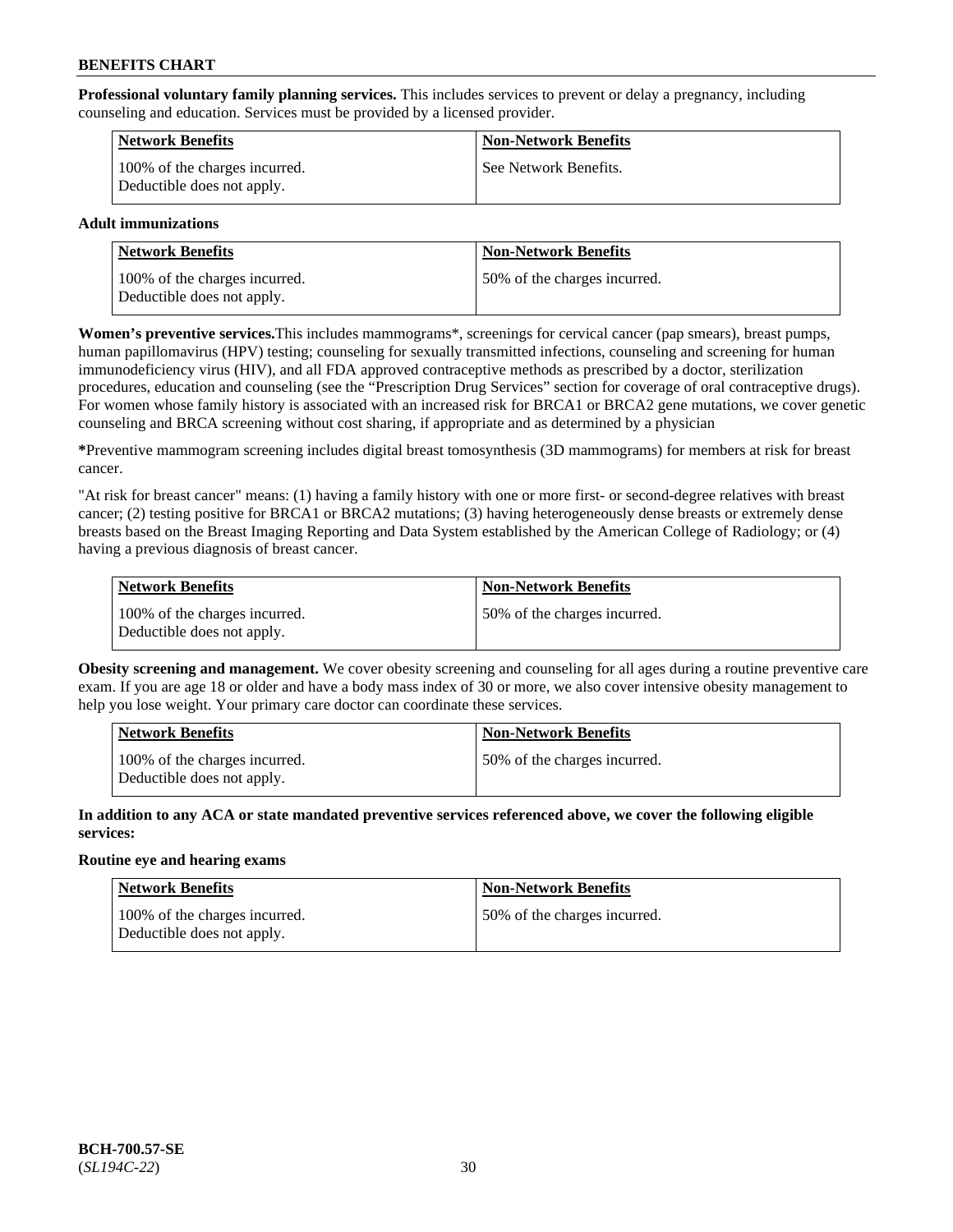**Ovarian cancer surveillance tests for women who are at risk.** "At risk for ovarian cancer" means (1) having a family history that includes any of the following: one or more first-degree or second-degree relatives with ovarian cancer, clusters of female relatives with breast cancer or nonpolyposis colorectal cancer; or (2) testing positive for BRCA1 or BRCA2 mutations. "Surveillance tests for ovarian cancer" means annual screening using: CA-125 serum tumor marker testing, transvaginal ultrasound, pelvic examination or other proven ovarian cancer screening tests currently being evaluated by the federal Food and Drug Administration or by the National Cancer Institute.

| <b>Network Benefits</b>                                                                                                                                                                                                          | <b>Non-Network Benefits</b>                                                                                                                                                                                                          |
|----------------------------------------------------------------------------------------------------------------------------------------------------------------------------------------------------------------------------------|--------------------------------------------------------------------------------------------------------------------------------------------------------------------------------------------------------------------------------------|
| Coverage level is same as corresponding Network<br>Benefit, depending on type of service provided, such<br>as Diagnostic Imaging Services, Laboratory Services<br>Office Visits for Illness or Injury or Preventive<br>Services. | Coverage level is same as corresponding Non-Network<br>Benefit, depending on type of service provided, such as<br>Diagnostic Imaging Services, Laboratory Services<br>Office Visits for Illness or Injury or Preventive<br>Services. |
|                                                                                                                                                                                                                                  |                                                                                                                                                                                                                                      |

#### **Limitations:**

• Services are not preventive if received as part of a visit to diagnose, manage or maintain an acute or chronic medical condition, illness or injury. When that occurs, unless otherwise indicated above, standard deductibles, copayments or coinsurance apply.

#### **Not Covered:**

See "Services Not Covered" in the Group Membership Contract.

# **SPECIFIED NON-NETWORK SERVICES**

#### **Covered Services:**

We cover the following services when you elect to receive them from a non-network provider, at the same level of coverage we provide when you elect to receive the services from a network provider:

- Voluntary family planning of the conception and bearing of children.
- The provider visit(s) and test(s) necessary to make a diagnosis of infertility.
- Testing and treatment of sexually transmitted diseases (other than HIV).
- Testing for AIDS or other HIV-related conditions.

| <b>Network Benefits</b>                                                                                                                            | <b>Non-Network Benefits</b>                    |
|----------------------------------------------------------------------------------------------------------------------------------------------------|------------------------------------------------|
| Coverage level is same as corresponding Network<br>Benefit, depending on type of service provided, such as<br>Office Visits for Illness or Injury. | See Network Benefits for the services covered. |

#### **Not Covered:**

See "Services Not Covered" in the Group Membership Contract.

# **TELEHEALTH/TELEMEDICINE SERVICES**

#### **Definitions:**

**Telehealth, Telemedicine, or Virtual Care.** This is a means of communication between a health care professional and a patient. This includes the use of secure electronic information, imaging, and communication technologies, including:

- interactive audio or audio-video
- interactive audio with store-and-forward technology
- chat-based and email-based systems
- physician-to-physician consultation
- patient education
- data transmission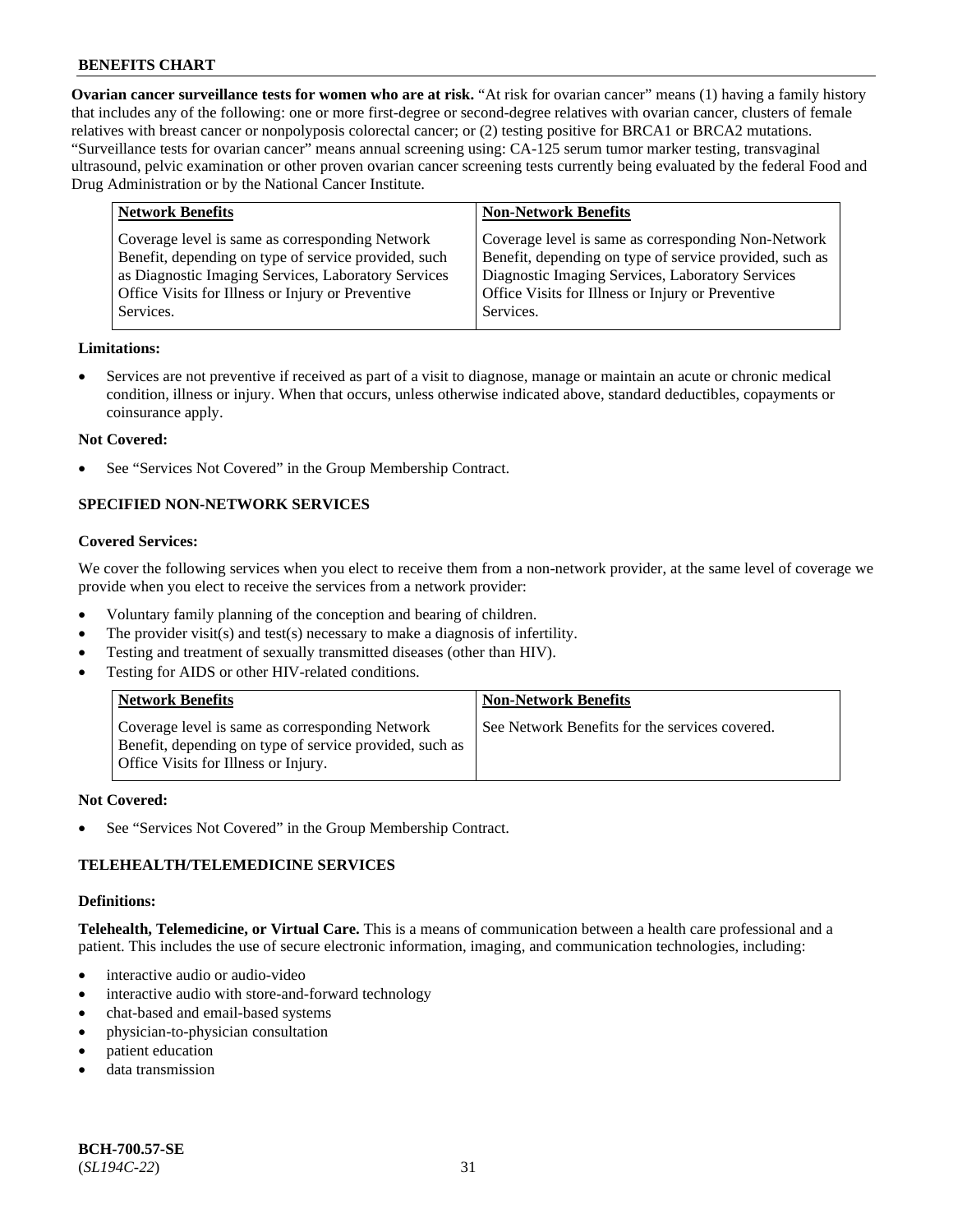- data interpretation
- digital diagnostics (algorithm-enabled diagnostic support)
- digital therapeutics (the use of personal health devices and sensors, either alone or in combination with conventional drug therapies, for disease prevention and management)

# Services can be delivered:

Synchronously: the patient and health care professional are engaging with one another at the same time; or Asynchronously: the patient and health care professional engage with each other at different points in time.

**Telephone Visits.** Live, synchronous, interactive encounters over the telephone between a patient and a healthcare provider.

**E-visit or chat-based visits.** Asynchronous online or mobile app encounters to discuss a patient's personal health information, vital signs, and other physiologic data or diagnostic images. The healthcare provider reviews and delivers a consultation, diagnosis, prescription or treatment plan after reviewing the patient's visit information.

**Virtuwell<sup>®</sup>**. This is an online service for you to receive a diagnosis and treatment for certain conditions, such as a cold, flu, ear pain and sinus infections. You may access the Virtuwell website at [virtuwell.com.](https://www.virtuwell.com/)

**Video Visits.** Live, synchronous, interactive encounters using secure web-based video between a patient and a healthcare provider.

# **Covered Services:**

The Plan covers the following methods of receiving care for services that would be eligible under the Plan if the service were provided in person.

#### **Scheduled telephone visits**

| <b>Network Benefits</b>       | <b>Non-Network Benefits</b>  |
|-------------------------------|------------------------------|
| 100% of the charges incurred. | 50% of the charges incurred. |

# **E-visits**

# **Access to online care through Virtuwell at [virtuwell.com](https://www.virtuwell.com/)**

| <b>Network Benefits</b>       | <b>Non-Network Benefits</b> |
|-------------------------------|-----------------------------|
| 100% of the charges incurred. | Not Applicable.             |

#### **All other E-visits**

| Network Benefits              | <b>Non-Network Benefits</b>  |
|-------------------------------|------------------------------|
| 100% of the charges incurred. | 50% of the charges incurred. |

#### **Video visits**

| <b>Network Benefits</b>                                                                                                                              | <b>Non-Network Benefits</b>                                                                                                                              |
|------------------------------------------------------------------------------------------------------------------------------------------------------|----------------------------------------------------------------------------------------------------------------------------------------------------------|
| Coverage level is same as corresponding Network<br>Benefit, depending upon type of service provided, such<br>as Office Visits for Illness or Injury. | Coverage level is same as corresponding Non-Network<br>Benefit, depending upon type of service provided, such<br>as Office Visits for Illness or Injury. |

# **Not Covered:**

See "Services Not Covered" in the Group Membership Contract.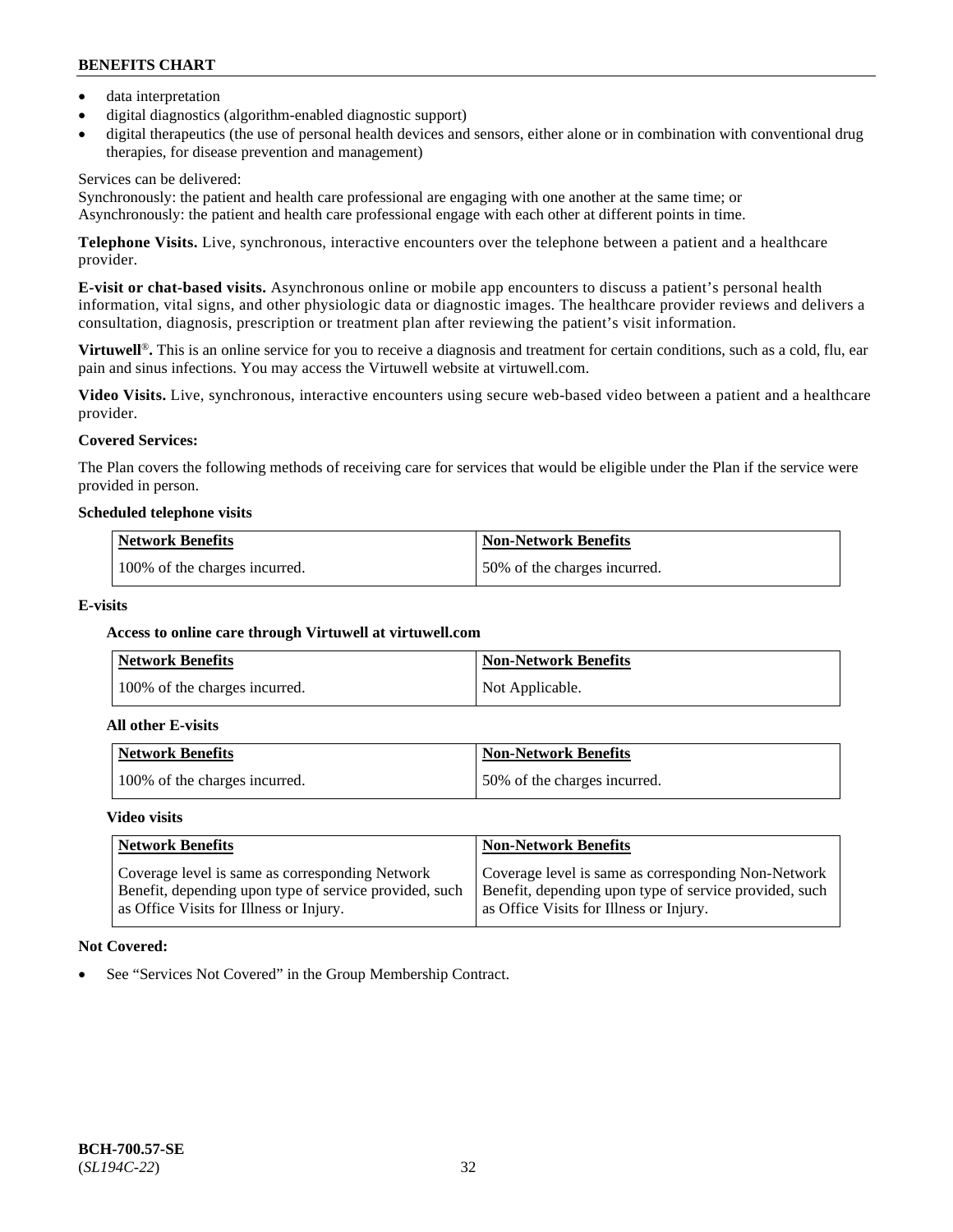# **TRANSPLANT SERVICES**

### **Applicable Definitions:**

**Autologous.** This is when the source of cells is from the individual's own marrow or stem cells.

**Allogeneic.** This is when the source of cells is from a related or unrelated donor's marrow or stem cells.

**Autologous Bone Marrow Transplant.** This is when the bone marrow is harvested from the individual and stored. The patient undergoes treatment which includes tumor ablation with high-dose chemotherapy and/or radiation. The bone marrow is reinfused (transplanted).

**Allogeneic Bone Marrow Transplant.** This is when the bone marrow is harvested from the related or unrelated donor and stored. The patient undergoes treatment which includes tumor ablation with high-dose chemotherapy and/or radiation. The bone marrow is reinfused (transplanted).

**Autologous/Allogeneic Stem Cell Support.** This is a treatment process that includes stem cell harvest from either bone marrow or peripheral blood, tumor ablation with high-dose chemotherapy and/or radiation, stem cell reinfusion, and related care. Autologous/allogeneic bone marrow transplantation and high dose chemotherapy with peripheral stem cell rescue/support are considered to be autologous/allogeneic stem cell support.

**Designated Transplant Center.** This is any health care provider, group or association of health care providers designated by us to provide services, supplies or drugs for specified transplants for our members.

**Transplant Services.** This is transplantation (including retransplants) of the human organs or tissue listed below, including all related post-surgical treatment and drugs and multiple transplants for a related cause. Transplant services do not include other organ or tissue transplants or surgical implantation of mechanical devices functioning as a human organ, except surgical implantation of an FDA approved Ventricular Assist Device (VAD) or total artificial heart, functioning as a temporary bridge to heart transplantation.

Prior authorization is required prior to consultation to support coordination of care and benefits.

#### **Covered Services:**

We cover eligible transplant services (as defined above) while you are covered under this Benefits Chart. Transplants that will be considered for coverage are limited to the following:

- Kidney transplants for end-stage disease.
- Cornea transplants for end-stage disease.
- Heart transplants for end-stage disease.
- Lung transplants or heart/lung transplants for: (1) primary pulmonary hypertension; (2) Eisenmenger's syndrome; (3) endstage pulmonary fibrosis; (4) alpha 1 antitrypsin disease; (5) cystic fibrosis; and (6) emphysema.
- Liver transplants for: (1) biliary atresia in children; (2) primary biliary cirrhosis; (3) post-acute viral infection (including hepatitis A, hepatitis B antigen e negative and hepatitis C) causing acute atrophy or post-necrotic cirrhosis; (4) primary sclerosing cholangitis; (5) alcoholic cirrhosis; and (6) hepatocellular carcinoma.
- Allogeneic bone marrow transplants or peripheral stem cell support associated with high dose chemotherapy for: (1) acute myelogenous leukemia; (2) acute lymphocytic leukemia; (3) chronic myelogenous leukemia; (4) severe combined immunodeficiency disease; (5) Wiskott-Aldrich syndrome; (6) aplastic anemia; (7) sickle cell anemia; (8) non-relapsed or relapsed non-Hodgkin's lymphoma; (9) multiple myeloma; and (10) testicular cancer.
- Autologous bone marrow transplants or peripheral stem cell support associated with high-dose chemotherapy for: (1) acute leukemias; (2) non-Hodgkin's lymphoma; (3) Hodgkin's disease; (4) Burkitt's lymphoma; (5) neuroblastoma; (6) multiple myeloma; (7) chronic myelogenous leukemia; and (8) non-relapsed non-Hodgkin's lymphoma.
- Pancreas transplants for simultaneous pancreas-kidney transplants for diabetes, pancreas after kidney, living related segmental simultaneous pancreas kidney transplantation and pancreas transplant alone.

For Network Benefits, charges for transplant services must be incurred at a designated transplant center.

The transplant-related treatment provided, including expenses incurred for directly related donor services, shall be subject to and in accordance with the provisions, limitations, maximum and other terms of this Benefits Chart.

Medical and hospital expenses of the donor are covered only when the recipient is a member and the transplant and directly related donor expenses have been prior authorized for coverage. Treatment of medical complications that may occur to the donor are not covered. Donors are not considered members, and are therefore not eligible for the rights afforded to members under the Contract.